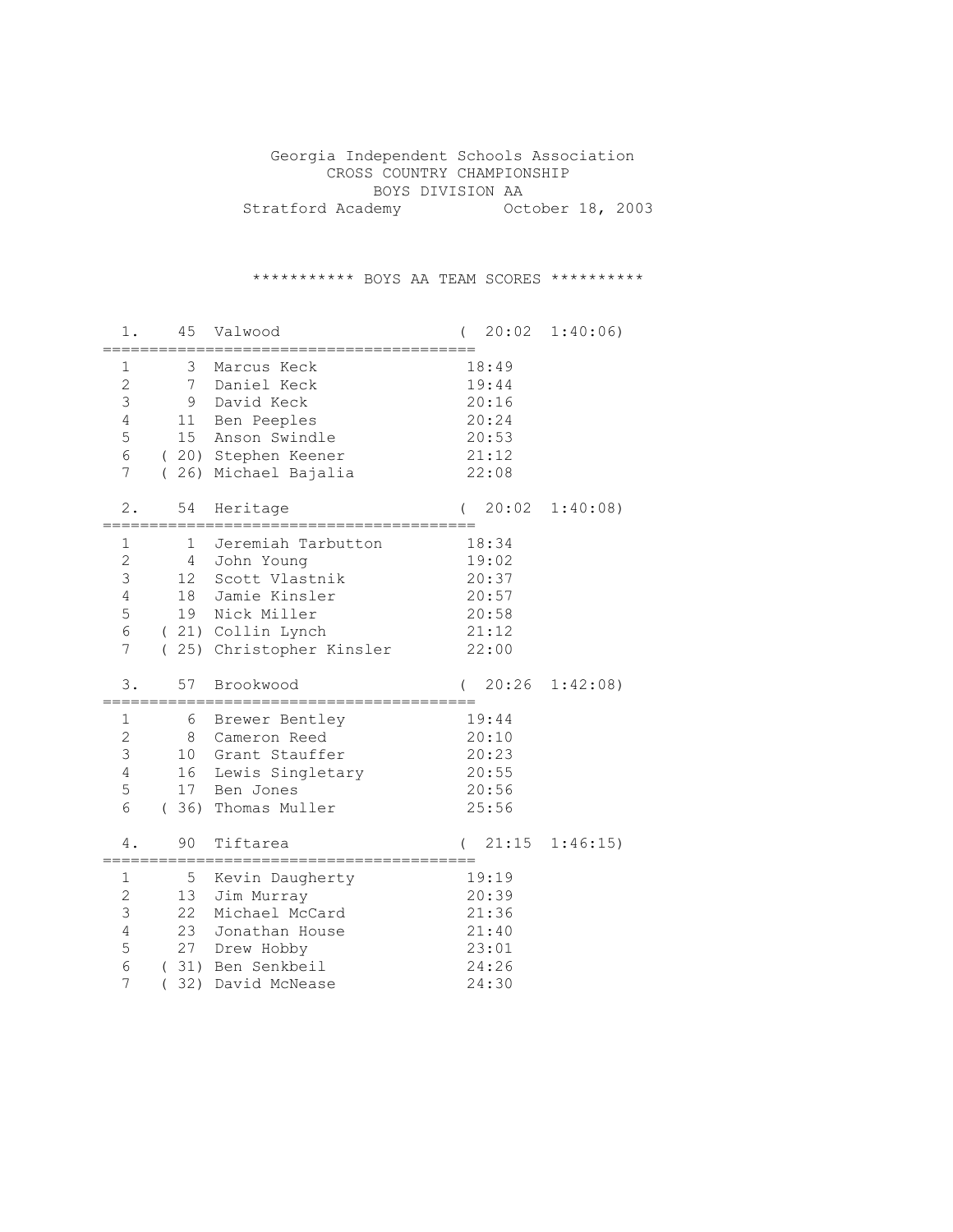| 5.             |    | 132 Trinity Christian | $24:05$ $2:00:24$ |  |
|----------------|----|-----------------------|-------------------|--|
| 1              | 2  | Stephen Byxbe         | 18:48             |  |
| 2              | 29 | Michael Martin        | 24:03             |  |
| 3              |    | 30 Evan Garner        | 24:09             |  |
| $\overline{4}$ |    | 34 Peter Morris       | 24:55             |  |
| 5              |    | 37 David Cutler       | 28:29             |  |
|                |    |                       |                   |  |
| 6.             |    | 134 West GA Christian | $23:15$ $1:56:15$ |  |
| 1              | 14 | Wes Anderson          | 20:48             |  |
| 2              | 24 | Ben North             | 21:45             |  |
| 3              |    | 28 Brian Farr         | 23:09             |  |
| 4              |    | 33 Harrison Barninger | 24:47             |  |
| 5              | 35 | Trace May             | 25:46             |  |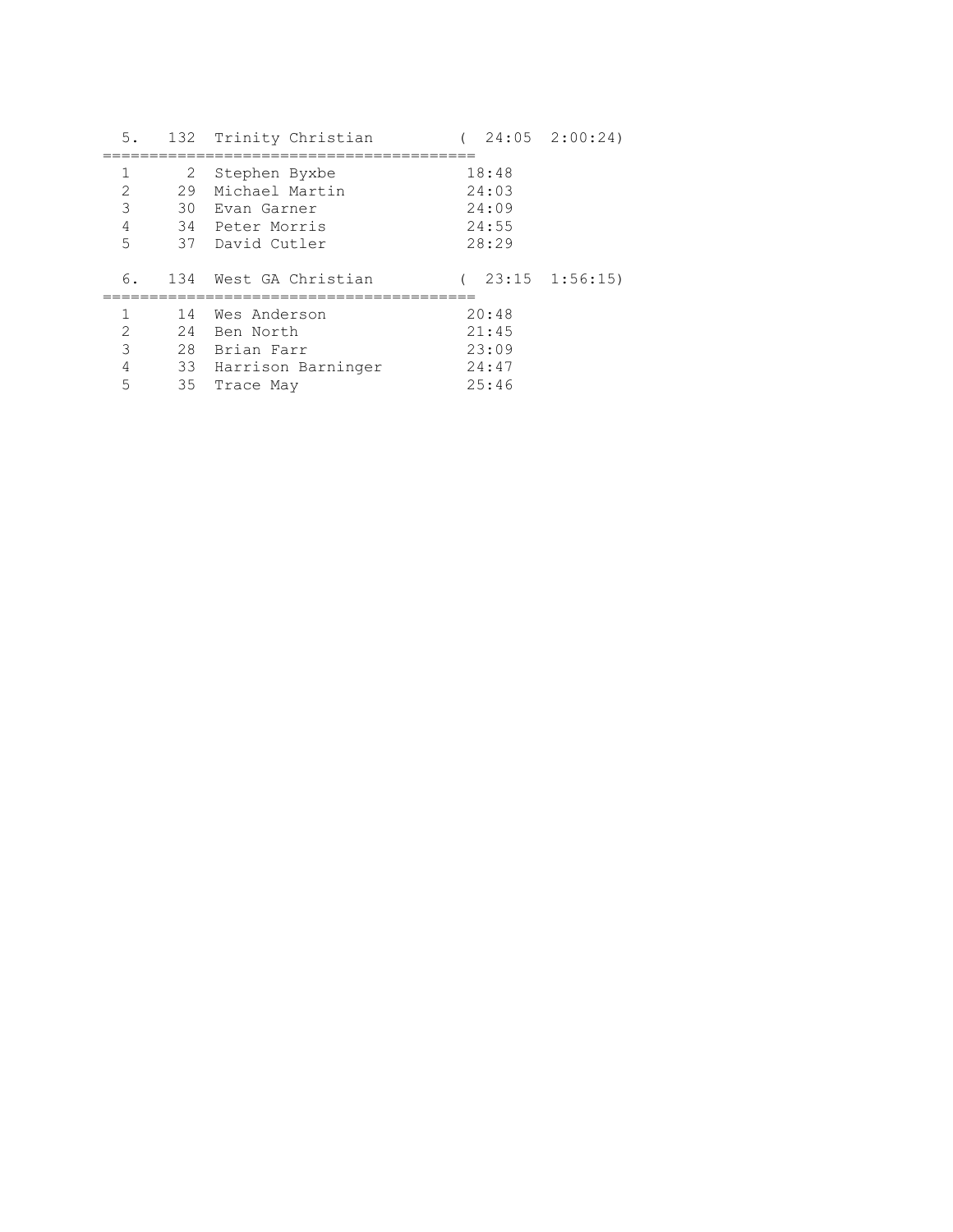Georgia Independent Schools Association CROSS COUNTRY CHAMPIONSHIP GIRLS DIVISION AA Stratford Academy October 18, 2003

\*\*\*\*\*\*\*\*\*\*\* GIRLS AA TEAM SCORES \*\*\*\*\*\*\*\*\*\*

| 1.                                              | 46                                    | Heritage                                                                                                                        |                                                             | 24:27 2:02:11)    |
|-------------------------------------------------|---------------------------------------|---------------------------------------------------------------------------------------------------------------------------------|-------------------------------------------------------------|-------------------|
| 1<br>$\mathbf{2}$<br>3<br>$\sqrt{4}$<br>5<br>6  | 2<br>$\overline{4}$<br>11<br>14       | Graham Marchman<br>Laura Candler<br>Karina Vlastnik<br>Caroline Harvischak<br>15 Caitlin Gillman<br>(16) Ellie Bryant           | 20:54<br>23:07<br>25:17<br>26:21<br>26:32<br>26:34          |                   |
| 2.                                              | 57                                    | Tiftarea                                                                                                                        | 25:04                                                       | 2:05:17           |
| 1<br>2<br>3<br>$\overline{4}$<br>5<br>6<br>7    | 3<br>6<br>10 <sup>1</sup><br>18       | Jenna Smith<br>Rue Chitwood<br>Kade Rodgers<br>Lizann Parrish<br>20 Caroline Coarsey<br>(24) Laura Edison<br>(26) Allison Brown | 22:03<br>23:51<br>24:47<br>27:07<br>27:29<br>27:50<br>28:59 |                   |
| 3.                                              | 70                                    | Trinity Christian                                                                                                               | $\sqrt{2}$                                                  | $25:53$ $2:09:21$ |
| 1<br>$\mathbf{2}$<br>$\mathsf 3$<br>4<br>5<br>6 | 7<br>8<br>13<br>19<br>90              | Chereses Bedingfield<br>Paige Moses<br>Kelli Lovett<br>Kate Dame<br>23 Dorie Garner<br>(27) Bliss McMichael<br>Brookwood        | 23:51<br>24:37<br>26:00<br>27:07<br>27:46<br>29:22          |                   |
| 4.                                              |                                       |                                                                                                                                 |                                                             | $26:34$ $2:12:48$ |
| 1<br>2<br>$\mathsf 3$<br>4<br>5<br>6<br>7       | 1<br>17<br>21<br>22<br>29<br>34)<br>( | Deb Jones<br>Sandy Daniel<br>Courtney Bradford<br>Margaret Singletary<br>Anne Sexton<br>(32) Paige Graves<br>Lolo Mason         | 20:45<br>27:06<br>27:31<br>27:34<br>29:52<br>34:24<br>34:31 |                   |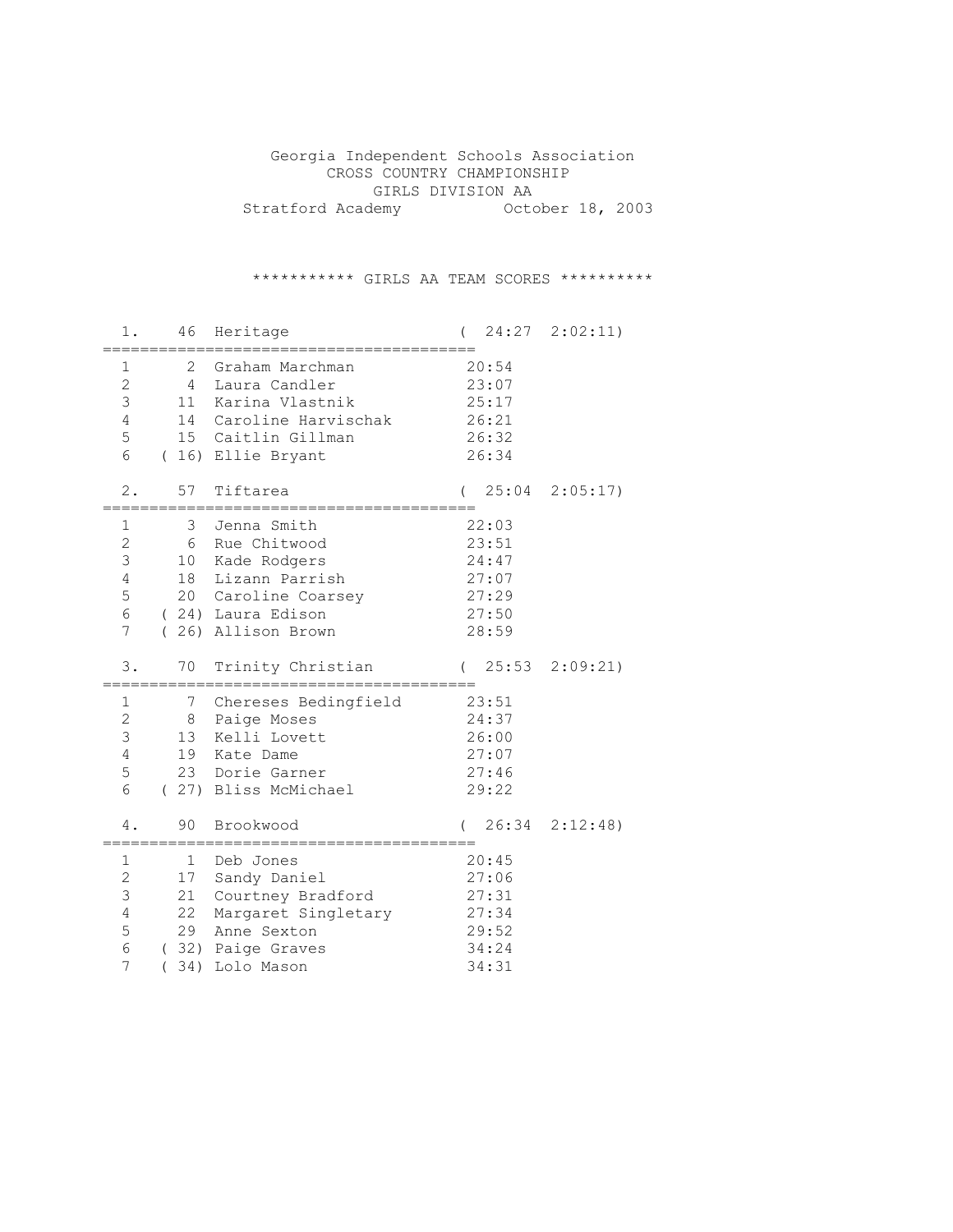| 5.                                                                                                                                                                                       | 110           | Gatewood                                                                                  | $30:07$ $2:30:33$                         |  |
|------------------------------------------------------------------------------------------------------------------------------------------------------------------------------------------|---------------|-------------------------------------------------------------------------------------------|-------------------------------------------|--|
| 2<br>3<br>4<br>5                                                                                                                                                                         | 9<br>12<br>25 | Camille Walton<br>Maggie Lancaster<br>Holle Layson<br>28 Kim Mosley<br>36 Ashley Clark    | 24:37<br>25:33<br>28:58<br>29:45<br>41:40 |  |
| 6.                                                                                                                                                                                       |               | 134 Frederica                                                                             | $31:59$ $2:39:52$                         |  |
| 1<br>$\mathcal{D}_{\mathcal{L}}^{\mathcal{L}}(\mathcal{L}) = \mathcal{D}_{\mathcal{L}}^{\mathcal{L}}(\mathcal{L}) = \mathcal{D}_{\mathcal{L}}^{\mathcal{L}}(\mathcal{L})$<br>3<br>4<br>5 | 30<br>35      | 5 Carleigh Hebbard<br>Lizzy Cooper<br>31 Amanda Shriver<br>33 Ellen Rogers<br>Natalia Gil | 23:17<br>32:03<br>33:27<br>34:29<br>36:36 |  |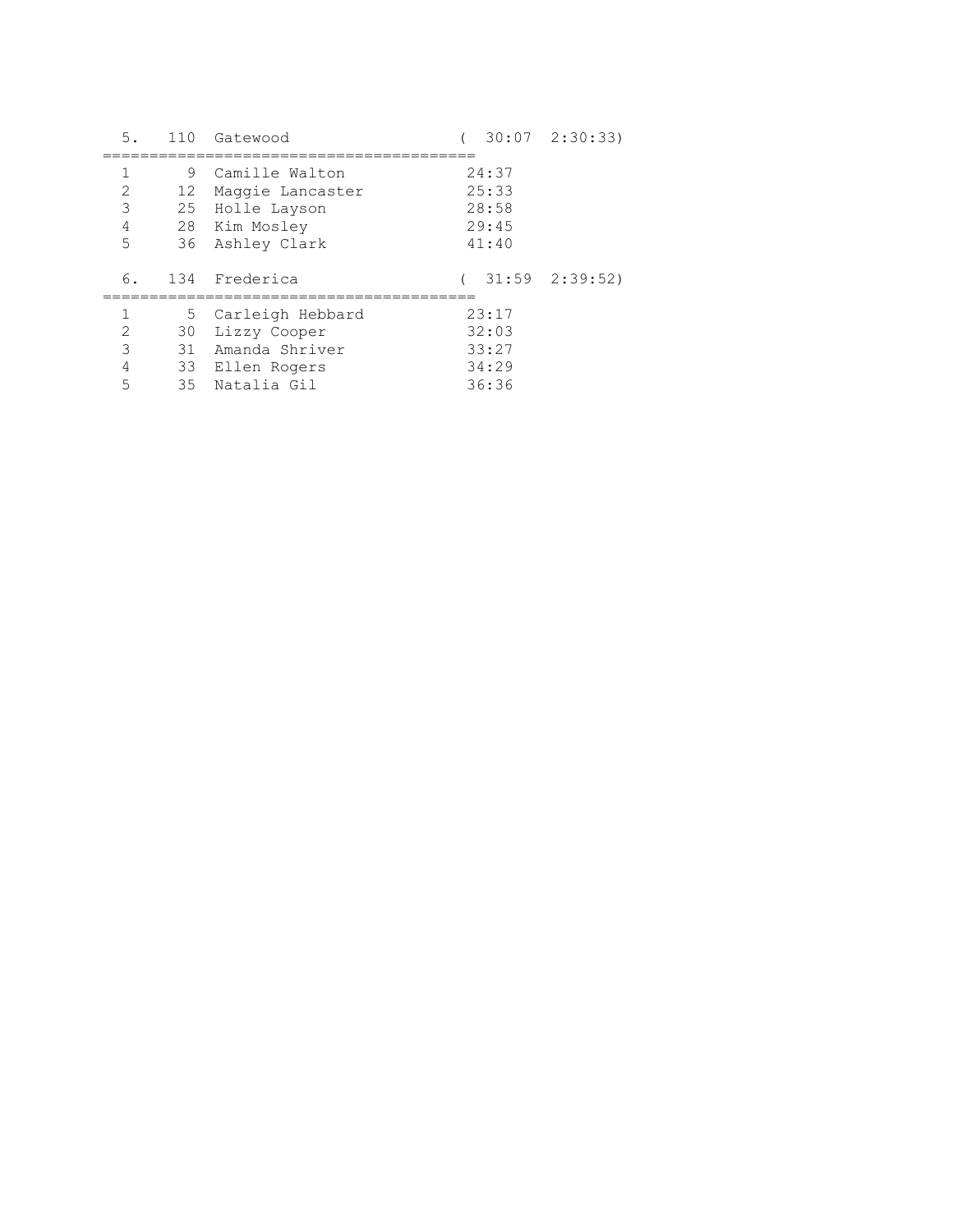Georgia Independent Schools Association CROSS COUNTRY CHAMPIONSHIP BOYS DIVISION AAA Stratford Academy October 18, 2003

\*\*\*\*\*\*\*\*\*\*\* BOYS AAA TEAM SCORES \*\*\*\*\*\*\*\*\*\*

| 1.                                                        | 19                                                                                   | First Presbyterian                                                                                              | 17:40<br>$\left($                                           | 1:28:20     |
|-----------------------------------------------------------|--------------------------------------------------------------------------------------|-----------------------------------------------------------------------------------------------------------------|-------------------------------------------------------------|-------------|
| $\mathbf 1$<br>$\overline{c}$<br>3<br>4<br>5<br>6<br>7    | $\mathbf 1$<br>$\overline{2}$<br>3<br>6<br>7 <sup>7</sup><br>(16)<br>19)<br>$\left($ | Kelley Sanders<br>Chad Bacon<br>Scott Cope<br>John Tankard<br>Joby Peake<br>Brandon Suttle<br>Hunter Causey     | 17:08<br>17:26<br>17:32<br>18:03<br>18:11<br>19:35<br>19:52 |             |
| $2$ .                                                     | 69                                                                                   | Riverside Military                                                                                              | 19:11<br>$\left($                                           | 1:35:55)    |
| $1\,$<br>$\overline{2}$<br>3<br>4<br>5<br>6<br>7          | 4<br>12<br>15<br>18<br>20<br>(25)                                                    | Jordan Lytton<br>Jason Smothers<br>Robert Cook<br>Shae Myles<br>Steven Weeks<br>(21) Alex Aguilar<br>Tim Cramer | 17:32<br>19:06<br>19:33<br>19:51<br>19:53<br>19:56<br>20:09 |             |
|                                                           |                                                                                      |                                                                                                                 |                                                             |             |
| 3.                                                        | 104                                                                                  | Eagles Landing                                                                                                  | 19:36                                                       | 1:37:56     |
| 1<br>$\overline{c}$<br>3<br>$\overline{4}$<br>5<br>6<br>7 | 5<br>8<br>26<br>30<br>35<br>(58)<br>(83)                                             | Kyle Pope<br>Jonathon Boynton<br>Brad Eady<br>Jason Turner<br>Nick McKinley<br>Jamey Howell<br>Matt Harless     | 17:56<br>18:24<br>20:09<br>20:34<br>20:53<br>21:56<br>24:19 |             |
| 4.                                                        | 127                                                                                  | Augusta Prep                                                                                                    | 19:59<br>$\left($                                           | $1:39:55$ ) |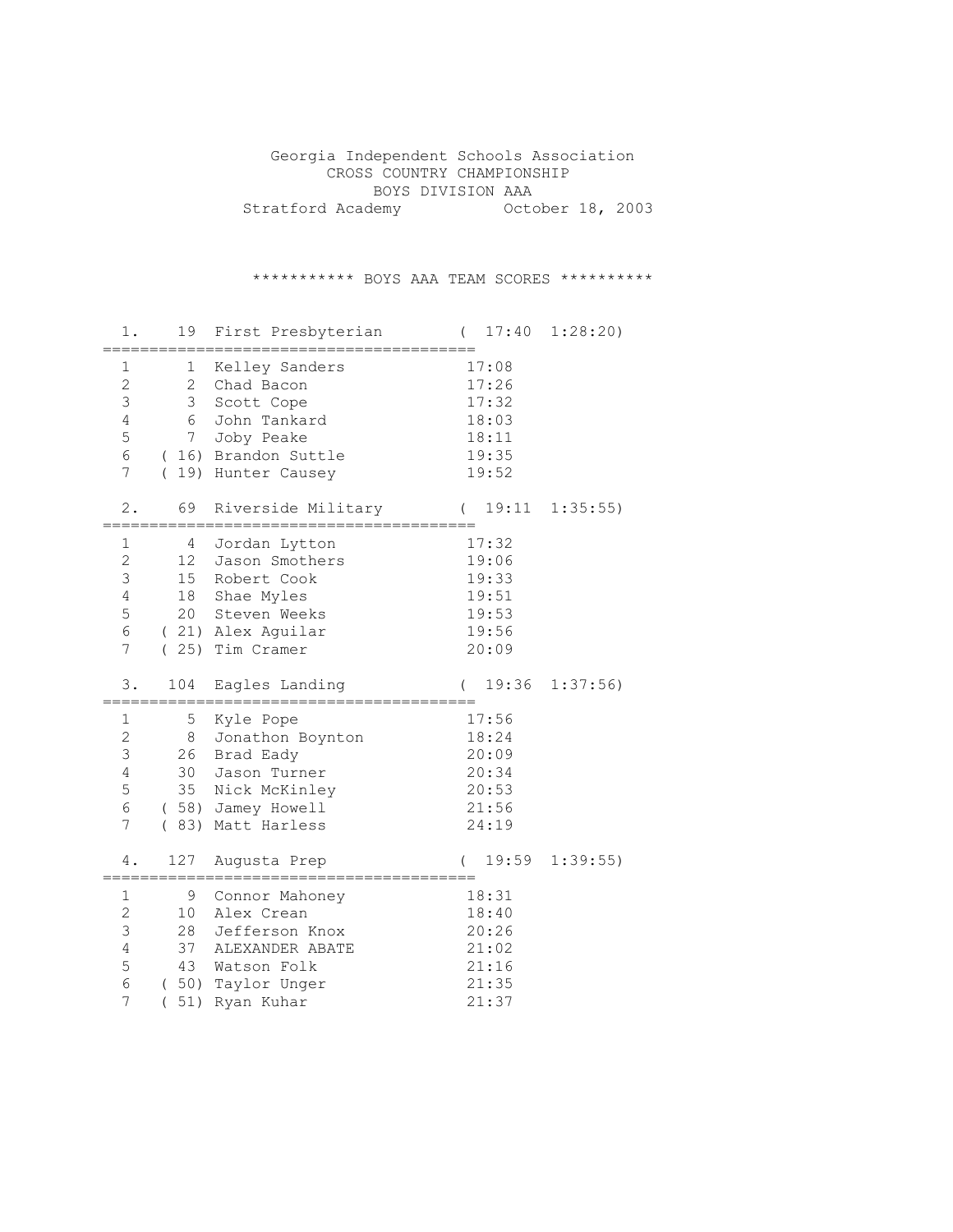| 5.                                                                            | 189                                        | Mt. de Sales                                                                                                                      | $\left($                                                    | $21:04$ $1:45:17$ ) |
|-------------------------------------------------------------------------------|--------------------------------------------|-----------------------------------------------------------------------------------------------------------------------------------|-------------------------------------------------------------|---------------------|
| $\mathbf 1$<br>$\mathbf{2}$<br>$\mathfrak{Z}$<br>4<br>5<br>6                  | 34<br>75                                   | 17 Simon Radomski<br>31 Matthew Lewis<br>32 Brian Bernal<br>Melvin Smith<br>Matthew Moulton<br>(80) Daniel Bernal                 | 19:42<br>20:34<br>20:34<br>20:51<br>23:36<br>24:01          |                     |
| 6.                                                                            | 216                                        | Stratford                                                                                                                         |                                                             | $21:19$ $1:46:33$   |
| 1<br>$\mathbf{2}$<br>3<br>4<br>5<br>6<br>$7\phantom{.}$                       | 36<br>38<br>44<br>52                       | Tyler Brown<br>Jeremy Roberts<br>William Koshe<br>46 Carl Sullivan<br>Stephen Turk<br>(63) Hugh Morrison<br>(79) Matthews Barnett | 21:00<br>21:08<br>21:19<br>21:22<br>21:44<br>22:30<br>23:53 |                     |
| 7.                                                                            | 226                                        | Dominion Christian                                                                                                                | $(21:22 \quad 1:46:47)$                                     |                     |
| 1<br>2<br>$\mathsf 3$<br>$\overline{4}$<br>5<br>6<br>$\overline{7}$           | 49<br>60<br>66<br>(89)                     | 11 Gabriel Greaves<br>40 Corey Marvin<br>Trey Nation<br>Aaron Driver<br>Jimmy Fleming<br>(72) Lee Reeves<br>James Dugger          | 19:04<br>21:11<br>21:30<br>22:15<br>22:47<br>23:24<br>25:46 |                     |
| 8.                                                                            | 228                                        | Augusta Christian                                                                                                                 | $\left($                                                    | $21:24$ $1:47:00$   |
| 1<br>$\mathbf{2}$<br>$\mathsf 3$<br>$\overline{4}$<br>5<br>6                  | 29<br>41<br>42<br>55<br>61                 | Jon Kilpatrick<br>Jacob Doolittle<br>Stephen Romeo<br>CC McCown<br>Andy House<br>(73) Michael Conway                              | 20:29<br>21:11<br>21:12<br>21:52<br>22:16<br>23:27          |                     |
| $9$ .                                                                         |                                            | 237 Central Fellowship                                                                                                            | $(21:37 \quad 1:48:04)$                                     |                     |
| 1<br>$\mathbf{2}$<br>$\mathfrak{Z}$<br>$\overline{4}$<br>5<br>$\epsilon$<br>7 | 13<br>27<br>62<br>65<br>70<br>(85)<br>(90) | Jonathan Eastman<br>Charles Terry<br>Vince Higgins<br>Clayton Durfee<br>Deke Richardson<br>Michael Spencer<br>Sean Spencer        | 19:21<br>20:25<br>22:27<br>22:45<br>23:06<br>24:40<br>25:49 |                     |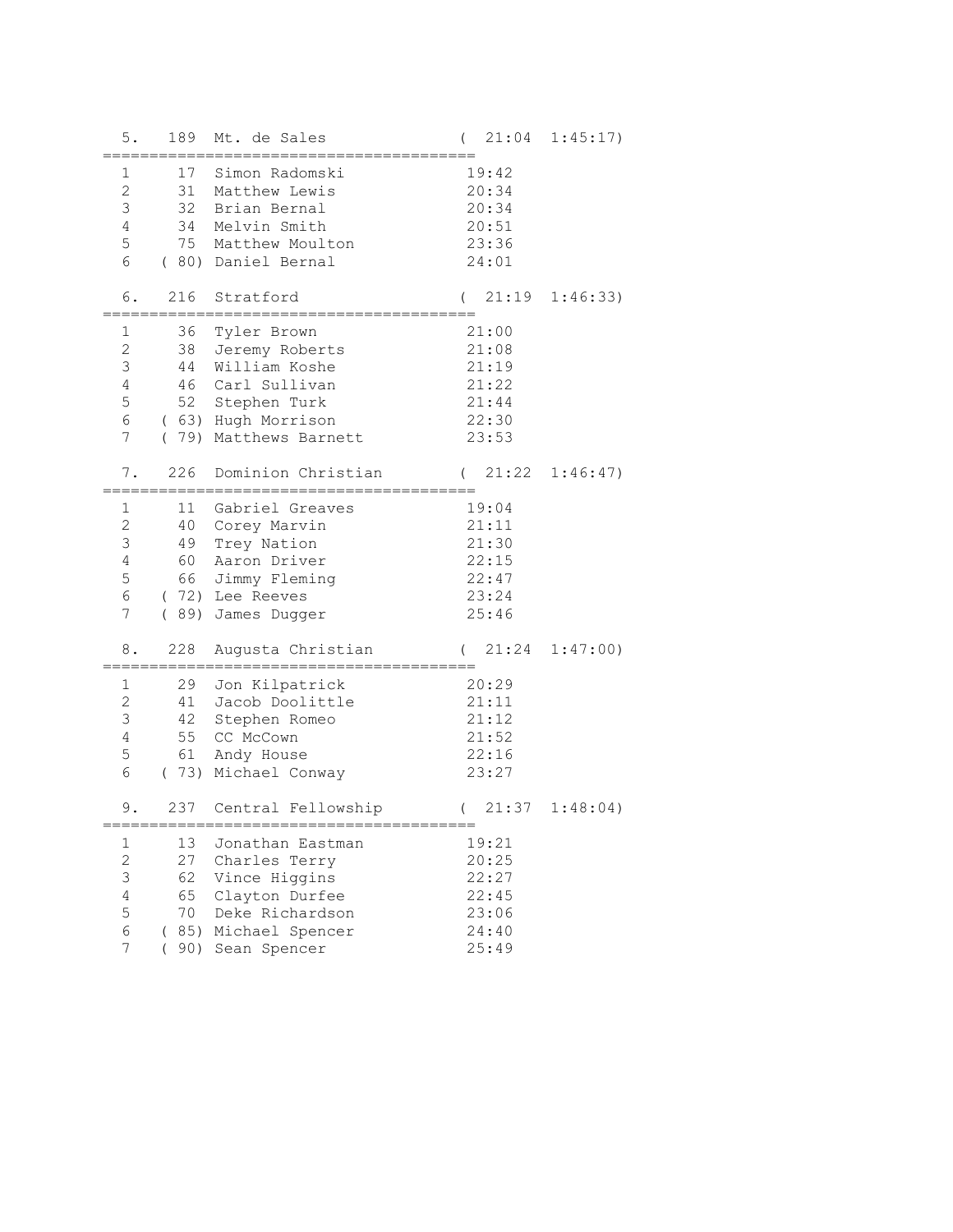| 10.             | 248                  | Westminster                                   | $\left($            | $21:40$ $1:48:20$   |
|-----------------|----------------------|-----------------------------------------------|---------------------|---------------------|
| $\mathbf{1}$    |                      | 14 David Zampini                              | 19:32               |                     |
| $\mathbf{2}$    |                      | 47 Kevin Curry                                | 21:27               |                     |
| $\mathfrak{Z}$  |                      | 54 Keith Hearon                               | 21:48               |                     |
| 4               | 64                   | Brad Hillman                                  | 22:33               |                     |
| 5               |                      | 69 Paul Zampini                               | 23:00               |                     |
| $6\,$           |                      | (81) Lee Turley                               | 24:02               |                     |
| $7\phantom{.0}$ |                      | ( 82) Chris Reichl                            | 24:02               |                     |
|                 |                      |                                               |                     |                     |
| 10.             | 248                  | Deerfield Windsor                             | $\left($            | $21:37$ $1:48:02$ ) |
| 1               | ==============<br>24 | ===========================<br>Robbie Matthew | 20:03               |                     |
| $\overline{c}$  |                      | 48 Michael Northorop                          | 21:29               |                     |
| $\mathfrak{Z}$  |                      | 53 Alex Brueder                               | 21:48               |                     |
| $\overline{4}$  |                      | 56 Franklin Mercer                            | 21:53               |                     |
| 5               |                      | 67 R J Truver                                 | 22:49               |                     |
| $6\,$           |                      | ( 84) Phillip Bishop                          | 24:29               |                     |
|                 |                      |                                               |                     |                     |
|                 | 12. 284              | Sherwood Christian<br>=========               | $(22:22 \t1:51:47)$ |                     |
| $\mathbf{1}$    |                      | 22 Caleb Clower                               | 19:58               |                     |
| $\mathbf{2}$    |                      | 39 Ryan Smith                                 | 21:09               |                     |
| $\mathfrak{Z}$  | 71                   | David Zoelick                                 | 23:18               |                     |
| $\overline{4}$  | 74                   | James Byrd                                    | 23:30               |                     |
| 5               | 78                   | Lee Lackey                                    | 23:52               |                     |
| 13.             | 300                  | North Cobb Christian (22:42 1:53:30)          |                     |                     |
|                 |                      |                                               |                     |                     |
| $\mathbf 1$     |                      | 23 Dustin Ware                                | 20:01               |                     |
| $\mathbf{2}$    |                      | 45 Cory Rose                                  | 21:20               |                     |
| $\mathfrak{Z}$  |                      | 57 Micah Hicks                                | 21:55               |                     |
| 4               | 87                   | Matt Kern                                     | 24:59               |                     |
| 5               |                      | 88 Jared Blackwood                            | 25:15               |                     |
| $6\,$           |                      | (92) Mike Matuson                             | 26:32               |                     |
| $7\phantom{.0}$ |                      | ( 95) Nathan Branom                           | 29:22               |                     |
| 14.             |                      | 349 George Walton                             | $(23:53 \t1:59:21)$ |                     |
| $1 \quad \Box$  |                      | 33 Andrew Baker                               | 20:41               |                     |
| 2               |                      | 59 Chris Elliot                               | 21:56               |                     |
| 3               |                      | 77 Nick Purvis                                | 23:47               |                     |
| $\overline{4}$  |                      | 86 Daniel Shackleford                         | 24:59               |                     |
| 5               | 94                   | Edward Kim                                    | 27:58               |                     |
|                 |                      |                                               |                     |                     |
|                 |                      | 15. 424 Fellowship Christian (26:13 2:11:05)  |                     |                     |
| 1               |                      | 68 Josh Middleton                             | 22:51               |                     |
| $\overline{c}$  |                      | 76 John Stegall                               | 23:40               |                     |
| 3               |                      | 91 Glen Pickens                               | 25:57               |                     |
| 4               |                      | 93 Parke Graves                               | 26:54               |                     |
| 5               |                      | 96 Colin Blenis                               | 31:43               |                     |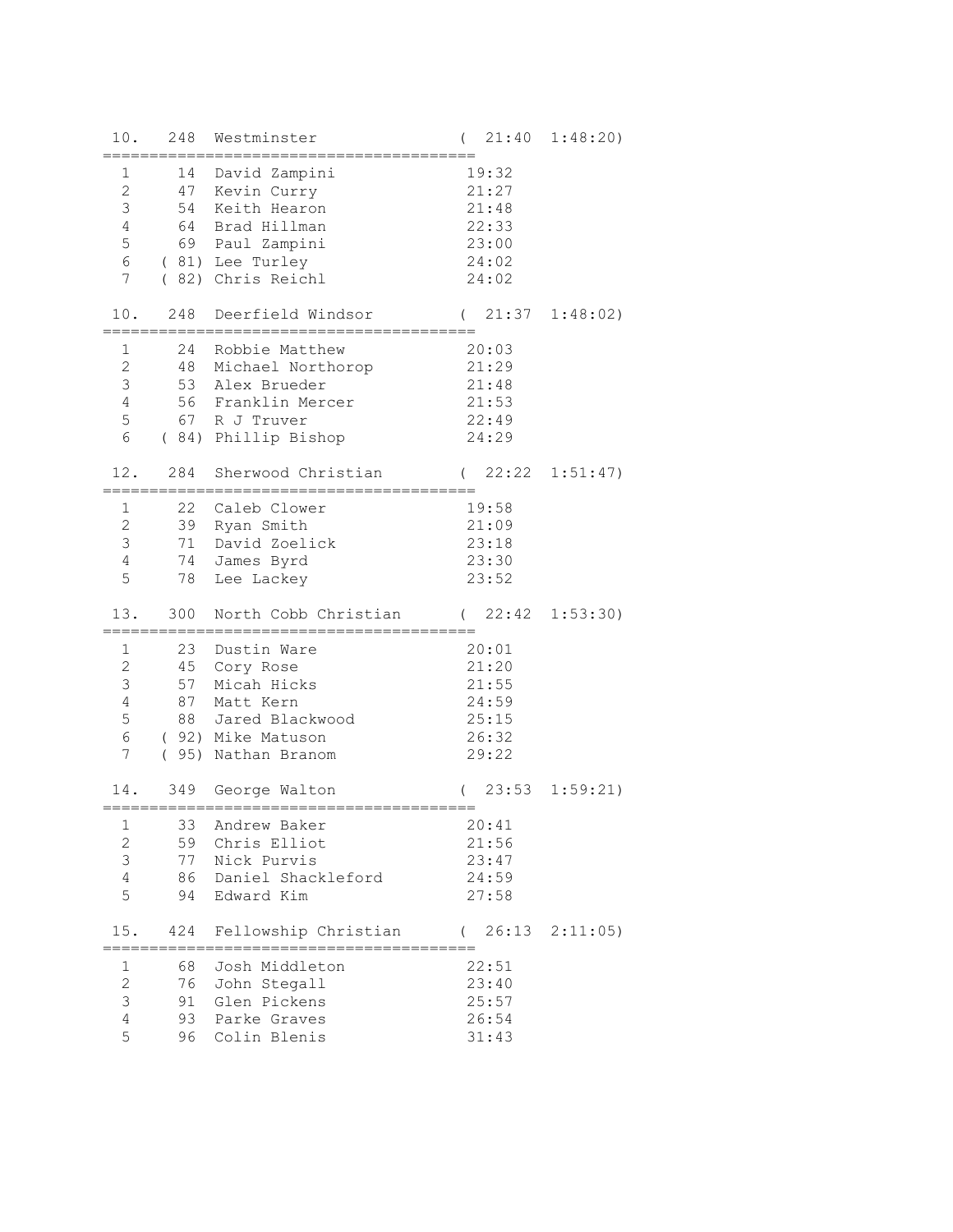Georgia Independent Schools Association CROSS COUNTRY CHAMPIONSHIP GIRLS DIVISION AAA Stratford Academy October 18, 2003

\*\*\*\*\*\*\*\*\*\*\* GIRLS AAA TEAM SCORES \*\*\*\*\*\*\*\*\*\*

| 1.                                                                              | 92                                     | Augusta Christian                                                                                                                             |         | $\left($ |                                                             | $22:35$ $1:52:55$ ) |
|---------------------------------------------------------------------------------|----------------------------------------|-----------------------------------------------------------------------------------------------------------------------------------------------|---------|----------|-------------------------------------------------------------|---------------------|
| $\mathbf 1$<br>$\overline{c}$<br>3<br>$\overline{4}$<br>5<br>6<br>7             | 1<br>$\overline{2}$<br>27<br>30<br>32  | Rebekah Madebach<br>Sara Madebach<br>Annie Kim<br>Sarah Beth McKinney<br>Helen Cave<br>(48) Rebecca Surles<br>(64) Whitney Waters             |         |          | 19:42<br>20:15<br>24:16<br>24:20<br>24:22<br>25:51<br>26:49 |                     |
| $2$ .                                                                           | 96                                     | First Presbyterian                                                                                                                            | (23:08) |          |                                                             | 1:55:40)            |
| $\mathbf 1$<br>$\mathbf{2}$<br>3<br>4<br>5<br>6<br>7                            | $\mathcal{S}$<br>13<br>22<br>25<br>33  | Erin Colunga<br>Jean Hawkins<br>Elizabeth Permenter<br>Staci Carter<br>Stephanie Neyman<br>(37) Stephanie Alexander<br>( 56) Kathryn Guzzardo | 25:04   |          | 20:43<br>22:47<br>23:47<br>24:00<br>24:23<br>26:16          |                     |
| 3.                                                                              | 130                                    | Augusta Prep                                                                                                                                  |         |          | (23:47)                                                     | 1:58:53)            |
| 1<br>$\overline{2}$<br>3<br>4<br>5<br>6                                         | 5 <sub>1</sub><br>15<br>16<br>41<br>53 | Abby Alexander<br>Adrian Ash<br>Megan Yu<br>Callan Cudd<br>Susanna O'Kulla<br>(66) Hailey Woollen                                             | 21:29   |          | 22:54<br>23:14<br>25:11<br>26:05<br>26:50                   |                     |
| 4.                                                                              | 139                                    | Dominion Christian                                                                                                                            |         | $\left($ | 23:58                                                       | 1:59:49             |
| $\mathbf 1$<br>$\overline{2}$<br>3<br>$\overline{4}$<br>5<br>6<br>7<br>$\left($ | $7\phantom{.0}$<br>8<br>29<br>36<br>59 | Brooke Tinsley<br>Heather Nation<br>Alex Russ-Stefanic<br>CANDACE RUTLEDGE<br>Caroline Garmon<br>(77) Sara Meyer<br>81) Christie Gilpin       |         |          | 22:03<br>22:13<br>24:18<br>24:42<br>26:33<br>27:19<br>27:33 |                     |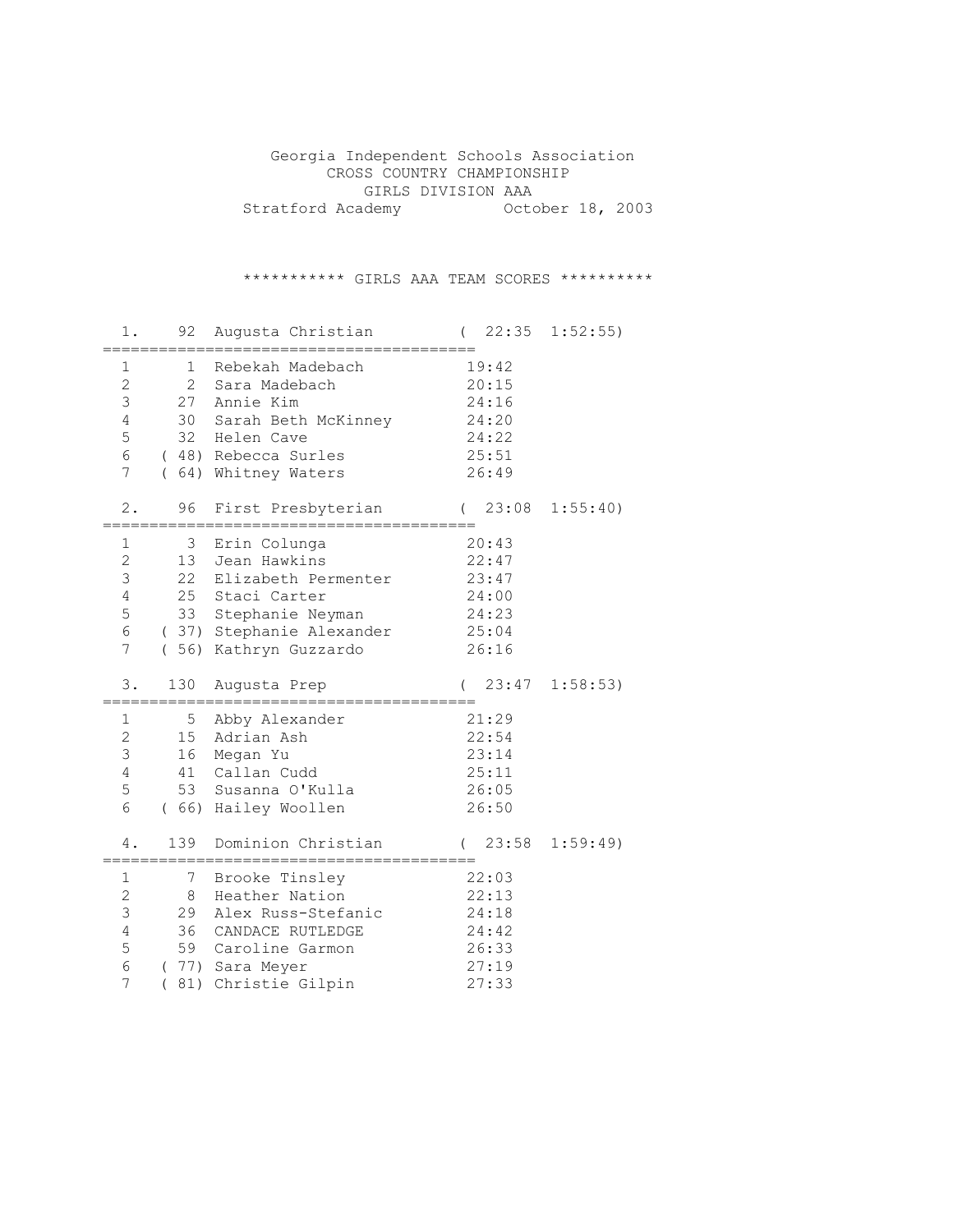| 5.             | 144  | Central Fellowship      | $\left($          | $24:16$ $2:01:16$ |
|----------------|------|-------------------------|-------------------|-------------------|
| 1              | 20   | Jana Hagar              | 23:39             |                   |
| 2              | 23   | Anna Craig              | 23:52             |                   |
| 3              | 24   | Shelley O'Gorman        | 23:57             |                   |
| 4              | 34   | Melanie O'Gorman        | 24:26             |                   |
| 5              | 43   | Maggie Sumrall          | 25:22             |                   |
| 6              | (45) | Rebecca Holcomb         | 25:31             |                   |
| 7              | (65) | Jaimie Nixon            | 26:50             |                   |
| 6.             | 150  | George Walton           | 24:03<br>$\left($ | 2:00:12           |
|                |      |                         |                   |                   |
| 1              | 4    | Carly Souther           | 21:03             |                   |
| $\mathbf{2}$   | 11   | Amber Pennington        | 22:38             |                   |
| 3              | 26   | Patty Miller            | 24:02             |                   |
| 4              | 52   | Chelsea Dyer            | 26:03             |                   |
| 5              | 57   | Lindsey Smiley          | 26:26             |                   |
| 6              |      | (68) Rachel Miller      | 26:52             |                   |
| 7              | (86) | Tamra Shelnutt          | 29:09             |                   |
| 7.             | 182  | Mt. de Sales            | 24:44<br>$\left($ | 2:03:37           |
|                |      |                         |                   |                   |
| $\mathbf 1$    | 6    | Anna Bernal             | 21:55             |                   |
| $\mathbf{2}$   | 35   | Marilyn Sawyer          | 24:40             |                   |
| 3              | 40   | Meaghan Slonaker        | 25:09             |                   |
| $\overline{4}$ | 50   | Clare Stiff             | 25:55             |                   |
| 5              | 51   | Katherine Snow          | 25:58             |                   |
| 6              |      | (63) Joanna Akin        | 26:47             |                   |
| $\overline{7}$ |      | (79) Amara Nwosu        | 27:26             |                   |
| 8.             | 193  | Sherwood Christian      | $\left($          | 24:54 2:04:29)    |
| 1              | 12   | Stephanie Mattox        | 22:45             |                   |
| $\mathbf{2}$   | 21   | Sara Cannady            | 23:39             |                   |
| 3              | 44   | Laura Coleman           | 25:22             |                   |
| 4              | 47   | Megan Morris            | 25:41             |                   |
| 5              | 69   | Kathy Baker             | 27:02             |                   |
| 6              | (75) | Lacey Foxworth          | 27:16             |                   |
| 9              |      | 194 Arlington Christian | (24:43)           | 2:03:33)          |
|                |      | ==================      |                   |                   |
| 1              | 9    | Courtney Stevens        | 22:20             |                   |
| $\mathbf{2}$   | 10   | Ashley Smith            | 22:28             |                   |
| 3              | 28   | Amber Alva              | 24:18             |                   |
| $\overline{4}$ | 73   | Miriam Oakes            | 27:13             |                   |
| 5              | 74   | Allyson Jones           | 27:14             |                   |
| 6              |      | ( 87) Kayla Murray      | 29:41             |                   |
| 7              |      | 88) Amy Mazzone         | 29:57             |                   |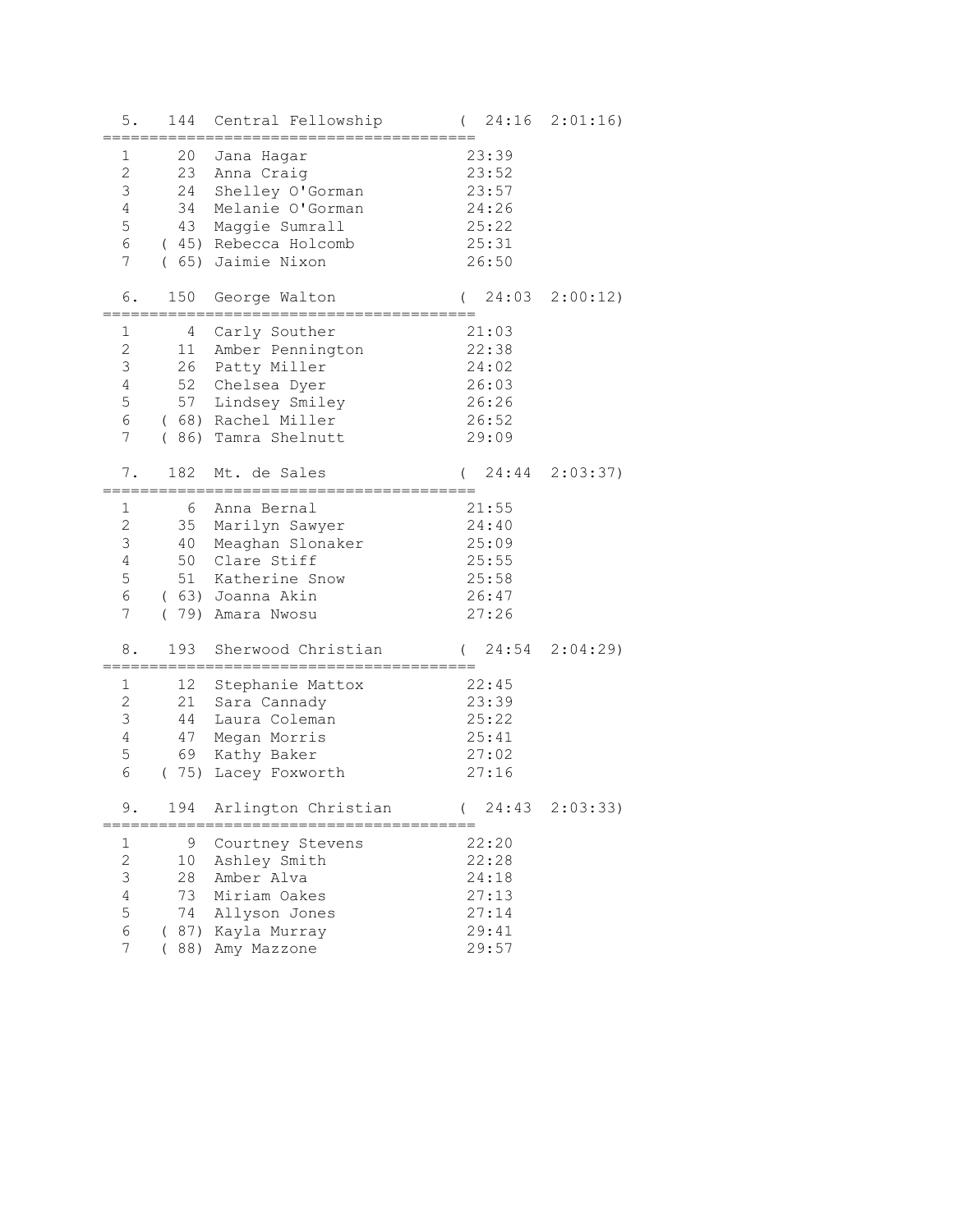| $10.$                                                                   | 197                        | Stratford                                                                                                                                  | 25:09<br>$\left($                                           | 2:05:42)          |
|-------------------------------------------------------------------------|----------------------------|--------------------------------------------------------------------------------------------------------------------------------------------|-------------------------------------------------------------|-------------------|
| 1<br>$\overline{2}$<br>3<br>$\overline{4}$<br>5<br>6<br>$7\overline{ }$ | 17<br>38<br>49<br>54       | Mery Burton Liipfert<br>Dru Fickling<br>39 Hannah Hall<br>Maggie Easterlin<br>Allison Rogers<br>(60) Milly Richardson<br>(72) Becky Kellum | 23:25<br>25:06<br>25:09<br>25:54<br>26:08<br>26:37<br>27:12 |                   |
| 11.                                                                     | 201                        | North Cobb Christian                                                                                                                       | 24:57<br>$\left($                                           | 2:04:42)          |
| 1<br>$\overline{c}$<br>3<br>$\overline{4}$<br>5<br>6                    | 14<br>19<br>31             | Erin Oshust<br>Mary Kuipers<br>Nicole Stirzaker<br>67 Erin Cutlip<br>70 Carolyn Ritchey<br>(76) Christian Sasscer                          | 22:48<br>23:37<br>24:21<br>26:52<br>27:04<br>27:16          |                   |
| 12.                                                                     | 282                        | Deerfield Windsor                                                                                                                          | $\left($                                                    | $26:20$ $2:11:36$ |
| 1<br>$\mathbf{2}$<br>3<br>$\overline{4}$<br>5<br>6<br>7                 | 46<br>55<br>58<br>61<br>62 | Robin Thelen<br>Tracy Mitchell<br>Mary Holz<br>Katie Lyle<br>Keri McCary<br>(82) Julia Mitchell<br>(83) Laura Stubbs                       | 25:33<br>26:13<br>26:31<br>26:39<br>26:40<br>27:57<br>27:58 |                   |
| 13.                                                                     | 356                        | Atlanta Girls' School                                                                                                                      | 27:54<br>$\left($                                           | 2:19:28           |
| 1<br>$\overline{2}$<br>3<br>$\overline{4}$<br>5                         | 18<br>80<br>84<br>85<br>89 | =================================<br>Emily Burns<br>Tori Stephenson<br>Erica Bledsoe<br>Andrea Kuebbing<br>Anna Pless                      | 23:33<br>27:32<br>29:00<br>29:01<br>30:22                   |                   |
| 14.                                                                     | 372                        | Westminster                                                                                                                                | 16:09<br>$\left($                                           | 1:20:45           |
| 1<br>$\overline{c}$<br>$\mathfrak{Z}$<br>$\overline{4}$<br>5            | 42<br>71<br>78<br>90<br>91 | Ann Cantrell<br>Alicia Hines<br>Allison Hood<br>Julie Ann Baunchalk<br>Elizabeth Ames                                                      | 25:20<br>27:08<br>27:20<br>0:20<br>0:37                     |                   |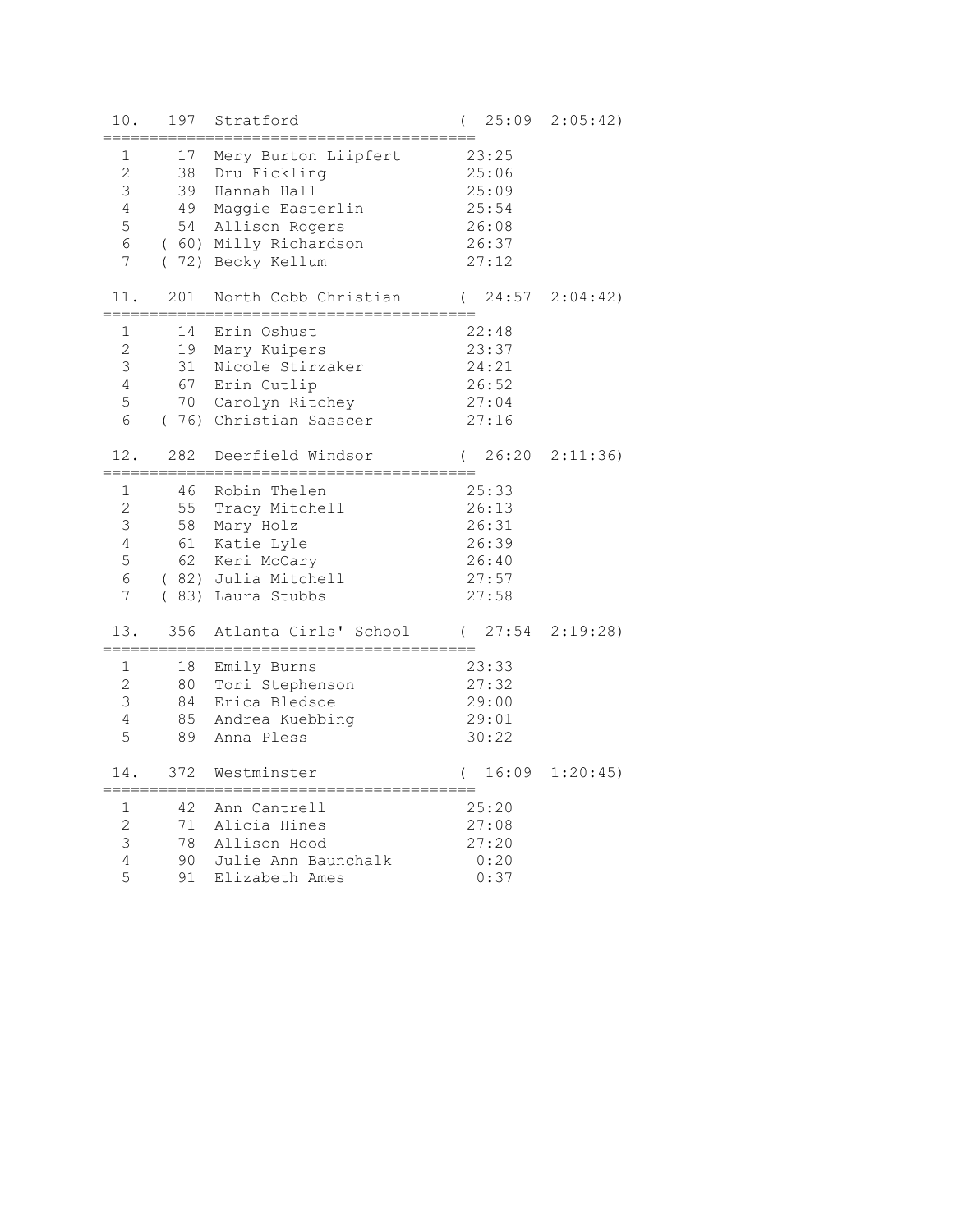# **TEAM SCORES and RACE RESULTS: STATE JV BOYS - State JV Boys 10/18/03**

# **WEATHER:**

**NAME OF COURSE: Stratford JV LENGTH OF COURSE: COURSE RECORD: MISCELLANEOUS: SCORING METHOD: Normal** 

**Team Scores**  1. Augusta Prep 37 2. FPD 39 3. Bulloch 85 4. Southland Christian 110 5. Brookwood 121 6. Stratford 128 7. Arlington Christian -- 8. Calvary Christian -- 9. Central Fellowship -- 10. Deerfield-Windsor -- 11. Eagles Landing -- 12. Gatewood -- 13. Frederica -- 14. Heritage --15. Sherwood -- 16. Tiftarea -- 17. Trinity -- 18. Valwood -- 19. Westfield -- 20. Westwood --

## **Race Results**

|  | Pos. Con. # Name - School      | <b>Team PosTime</b> |
|--|--------------------------------|---------------------|
|  | 1. #1244 Cameron, Andrew - APD | (1)09:31.00         |
|  | 2. #1157 Scott, Andrew - FPD   | (2)09:33.00         |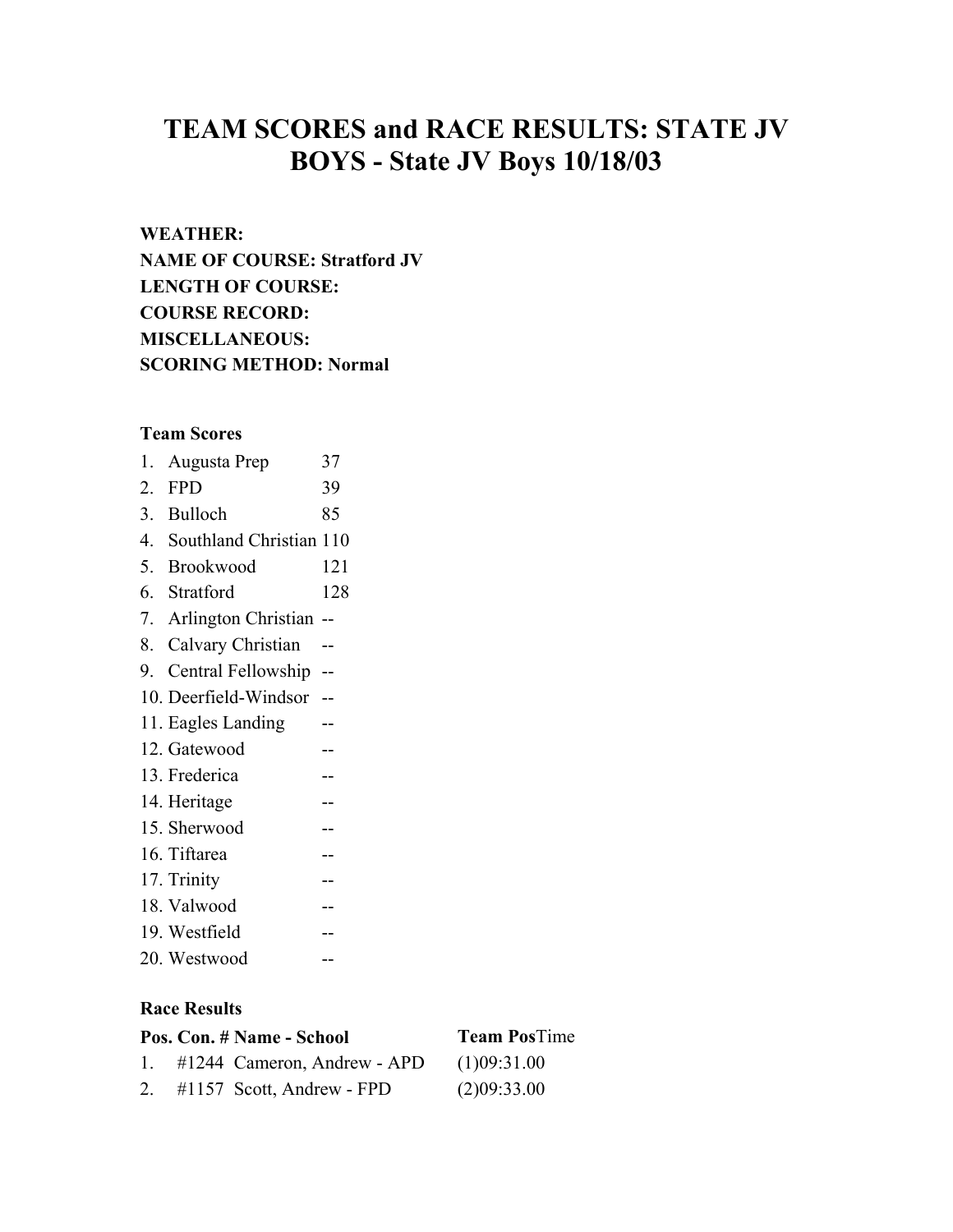| 3.  |       | #1098 Hunter, Nathan - BA    | (3)09:34.00    |
|-----|-------|------------------------------|----------------|
| 4.  | #1151 | Harden, Taylor - FPD         | (4)09:37.00    |
| 5.  | #1130 | @Anderson, Austin - TAA      | $(-109:38.00)$ |
| 6.  | #1245 | Dong, Yutong - APD           | (5)09:50.00    |
| 7.  | #1164 | Middlebrooks, Walker - FPD   | (6)09:53.00    |
| 8.  | #1114 | @Leaptrott, TJ - HS          | $(-10:02.00)$  |
| 9.  | #1105 | @Barlow, Matt - ELC          | $(-10:04.00)$  |
| 10. | #1252 | Gunsolus, D - SC             | (7)10:07.00    |
| 11. | #1137 | @Bajalia, William - VS       | $(-10:15.00)$  |
| 12. | #1106 | @Conley, Chris - ELC         | $(-10:16.00)$  |
| 13. | #1246 | Morgan, Whit - APD           | (8)10:17.00    |
| 14. | #1115 | @Pattiz, Will - HS           | $(-10:18.00)$  |
| 15. | #1141 | $@$ Enfinger, Collin - WS    | $(-10:22.00)$  |
| 16. | #1247 | Steadman, Garrett - APD      | (9)10:23.00    |
| 17. | #1100 | @McAllister, Robert - CCS    | $(-10:26.00)$  |
| 18. | #1091 | Daniel, David - BWS          | (10)10:27.00   |
| 19. | #1096 | Washington, John - BA        | (11)10:31.00   |
| 20. | #1158 | Scott, Will - FPD            | (12)10:32.00   |
| 21. | #1128 | Rizzoni, Michael - SA        | (13)10:35.00   |
| 22. | #1251 | Matheson, Evan - APD         | (14)10:40.00   |
| 23. | #1153 | Jarvis, Blake - FPD          | (15)10:44.00   |
| 24. | #1084 | @Edwards, Chris - ACS        | $(-)10:44.00$  |
| 25. | #1163 | *Scott, Mark - FPD           | (16)10:53.00   |
| 26. | #1118 | @Mitchell, Chance - SC       | $(-10:54.00)$  |
| 27. | #1095 | Stone, Michael - BA          | (17)10:58.00   |
| 28. | #1135 | @Keener, David - VS          | $(-10:59.00)$  |
| 29. | #1248 | *Davis, Brad - APD           | (18)11:02.00   |
| 30. |       | #1149 *Fleming, Ryan - FPD   | (19)11:04.00   |
| 31. | #1161 | **Williams, Jared - FPD      | $(-11:06.00)$  |
| 32. | #1089 | Bradford, Michael - BWS      | (20)11:08.00   |
| 33. | #1107 | @Burrell, Cameron - ELC      | $(-11:08.00)$  |
| 34. | #1119 | @Cannady, Stephen - SC       | $(-)11:11.00$  |
| 35. | #1138 | @Elliott, John - VS          | $(-1)11:13.00$ |
| 36. | #1132 | @Hood, Ryan - TAA            | $(-11:18.00)$  |
| 37. | #1120 | @Mattox, Josh - SC           | $(-)11:19.00$  |
| 38. | #1254 | Willis, S - SC               | (21)11:31.00   |
| 39. |       | #1112 @Tilleli, Greg - FA    | $(-)11:33.00$  |
| 40. |       | #1126 Pearson, Mitchell - SA | (22)11:35.00   |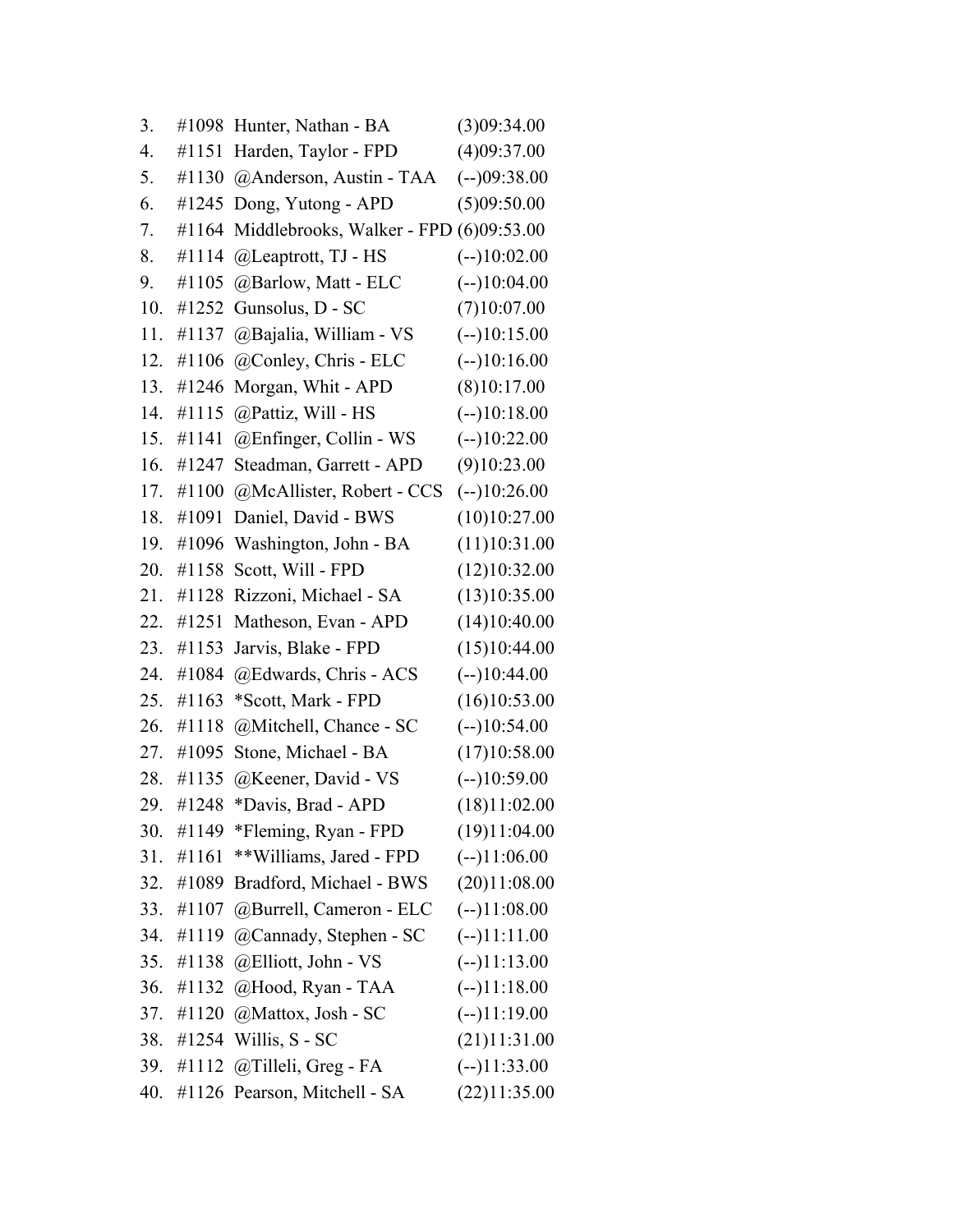| 41. |           | $\#1093$ Austin, Blair - BWS                   | (23)11:35.00       |
|-----|-----------|------------------------------------------------|--------------------|
| 42. |           | $\#1094$ Burke, Taylor - BA                    | (24)11:36.00       |
| 43. | #1131     | @Czerepinski, Kolby - TAA (--)11:43.00         |                    |
| 44. | #1133     | @Hood, Bryce - TAA                             | $(-1)11:46.00$     |
| 45. |           | #1253 Herndon, $M - SC$                        | (25)11:48.00       |
| 46. |           | #1249 *Muehlfeld, Matthew - APD $(26)11:49.00$ |                    |
| 47. |           | #1129 Williams, Daniel - SA                    | (27)11:55.00       |
| 48. | #1160     | **Thompson, Robert - FPD                       | $(-12:01.00)$      |
|     | 49. #1170 | **Putnal, William - FPD                        | $(-12:12.00)$      |
| 50. | #1140     | @Hamsley, Ryan - WS                            | $(-12:12.00)$      |
|     |           | 51. #1256 Greene, B - SC                       | (28)12:14.00       |
|     | 52. #1150 | **Graves, Benton - FPD                         | $(-12:19.00)$      |
| 53. |           | #1086 @Lee, Ryan - $ACS$                       | $(-12:20.00)$      |
|     |           | 54. #1142 @Harrison, Trey - WS                 | $(-12:22.00)$      |
| 55. |           | #1255 McCall, $N - SC$                         | (29)12:23.00       |
| 56. | #1152     | **Hoover, JT - FPD                             | $(-)12:24.00$      |
|     | 57. #1117 | $@$ Powell, Billy - HS                         | $(-12:29.00)$      |
| 58. |           | #0409 @Enlow, Keith - ACS                      | $(-12:32.00)$      |
| 59. | #1099     | Rich, Tom - BA                                 | (30)12:45.00       |
| 60. | #1090     | Bragg, Chris - BWS                             | (31)12:49.00       |
| 61. |           | #1127 Porter, Inman - SA                       | (32)12:53.00       |
| 62. |           | #1104 @Dean, Jason - DWS                       | $(-13:05.00)$      |
| 63. |           | #1257 *Greene, $Z - SC$                        | (33)13:09.00       |
|     |           | 64. #1123 Hilburn, Russ - SA                   | (34)13:14.00       |
| 65. | #1258     | *Cunningham, B - SC                            | (35)13:24.00       |
| 66. |           | #1122 *Fickling, William - SA                  | (36)13:47.00       |
| 67. |           | #1116 @Hill, Bryan - HS                        | $(-)13:47.00$      |
| 68. | #1155     | **Kim, John - FPD                              | $(-1)14:01.00$     |
| 69. | #1139     | @Goodson, Tyler - VS                           | $(-1)14:04.00$     |
| 70. | #1088     | **Stuart, Lee - APD                            | $(-1)14:05.00$     |
| 71. | #1101     | @Mathews, Brett - CFC                          | $(-114:05.00)$     |
| 72. | #1092     | Stone, Tyler - BWS                             | (37)14:12.00       |
| 73. | #1109     | @Lancaster, Greg - GS                          | $(-1)14:41.00$     |
|     | #1085     | @Duncan, Drew - ACS                            | (--)Did Not Finish |
|     | #1097     | *Franklin, Jason - BA                          | (--)Did Not Finish |
|     | #1102     | $@$ Young, JW - CFC                            | (--)Did Not Finish |
|     | #1103     | @Young, Travis - CFC                           | (--)Did Not Finish |
|     | #1144     | **Bulard, Jeremy - FPD                         | (--)Did Not Finish |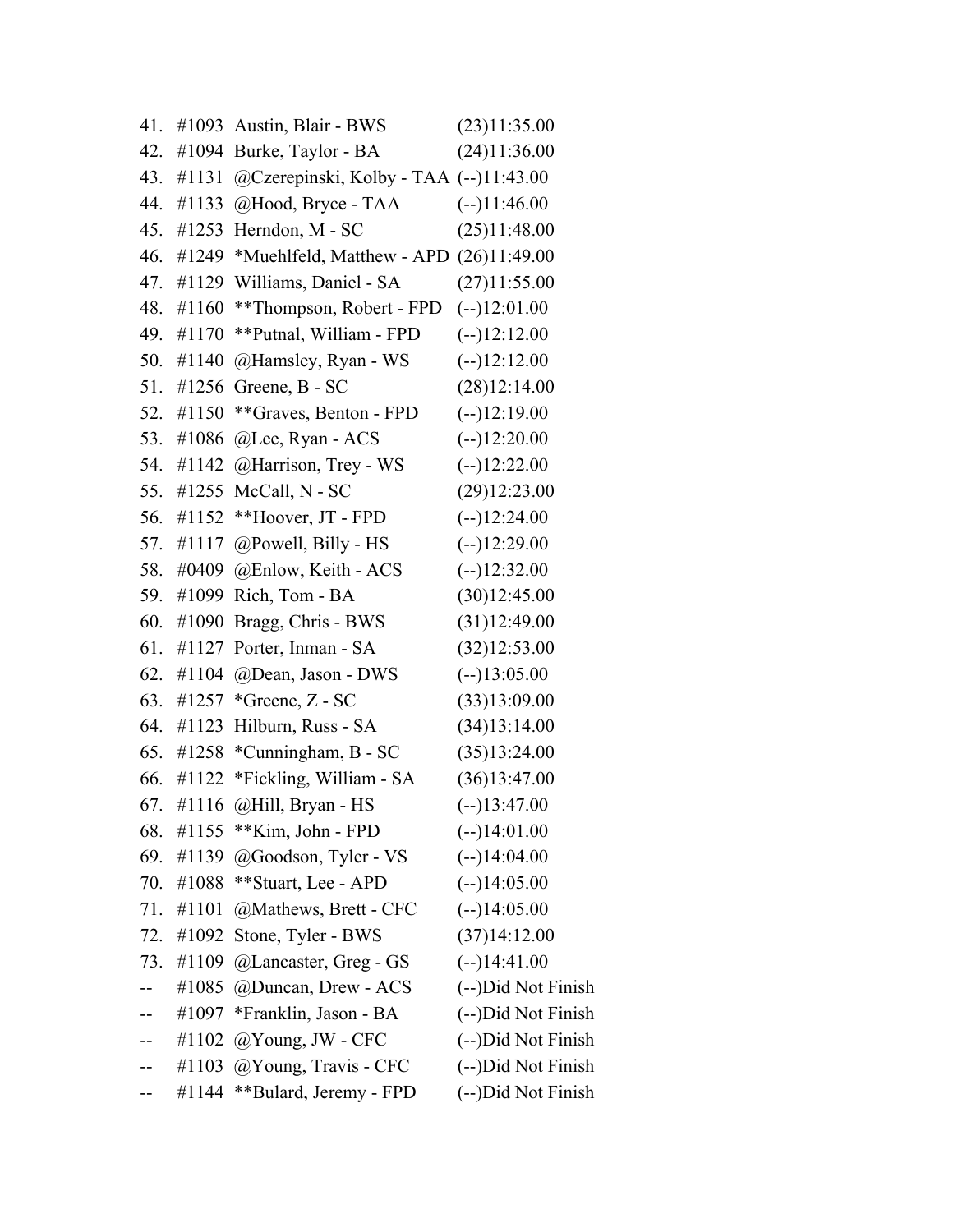|     | #1145 | **Carter, Cameron - FPD     | (--)Did Not Finish |
|-----|-------|-----------------------------|--------------------|
|     | #1146 | **Darnell, David - FPD      | (--)Did Not Finish |
|     | #1147 | **Dozier, Trey - FPD        | (--)Did Not Finish |
|     | #1148 | **Ebanks, Darvin - FPD      | (--)Did Not Finish |
|     | #1154 | ** Kim, David - FPD         | (--)Did Not Finish |
|     | #1156 | **Patton, Buck - FPD        | (--)Did Not Finish |
|     | #1159 | **Sweeting, Brian - FPD     | (--)Did Not Finish |
|     | #1108 | @Lancaster, Trey - GS       | (--)Did Not Finish |
|     | #1110 | @Daniel, David - GS         | (--)Did Not Finish |
| $-$ | #1111 | @Gardner, Weldon - GS       | (--)Did Not Finish |
|     | #1113 | @Spires, Jordan - FA        | (--)Did Not Finish |
|     | #1121 | @Phillips, Cole - SC        | (--)Did Not Finish |
|     |       | #1124 *Holmes, Thomas - SA  | (--)Did Not Finish |
|     | #1125 | **McLaurin, Hugh - SA       | (--)Did Not Finish |
|     | #1134 | @Barfoot, Alex - TCS        | (--)Did Not Finish |
|     |       | #1136 @Burnett, Robbie - VS | (--)Did Not Finish |
|     |       | #1143 @Bernier, Mitch - WS  | (--)Did Not Finish |

**\* or \*\* = Does Not Count in Team Score**

**@ = Member of Unqualified Team**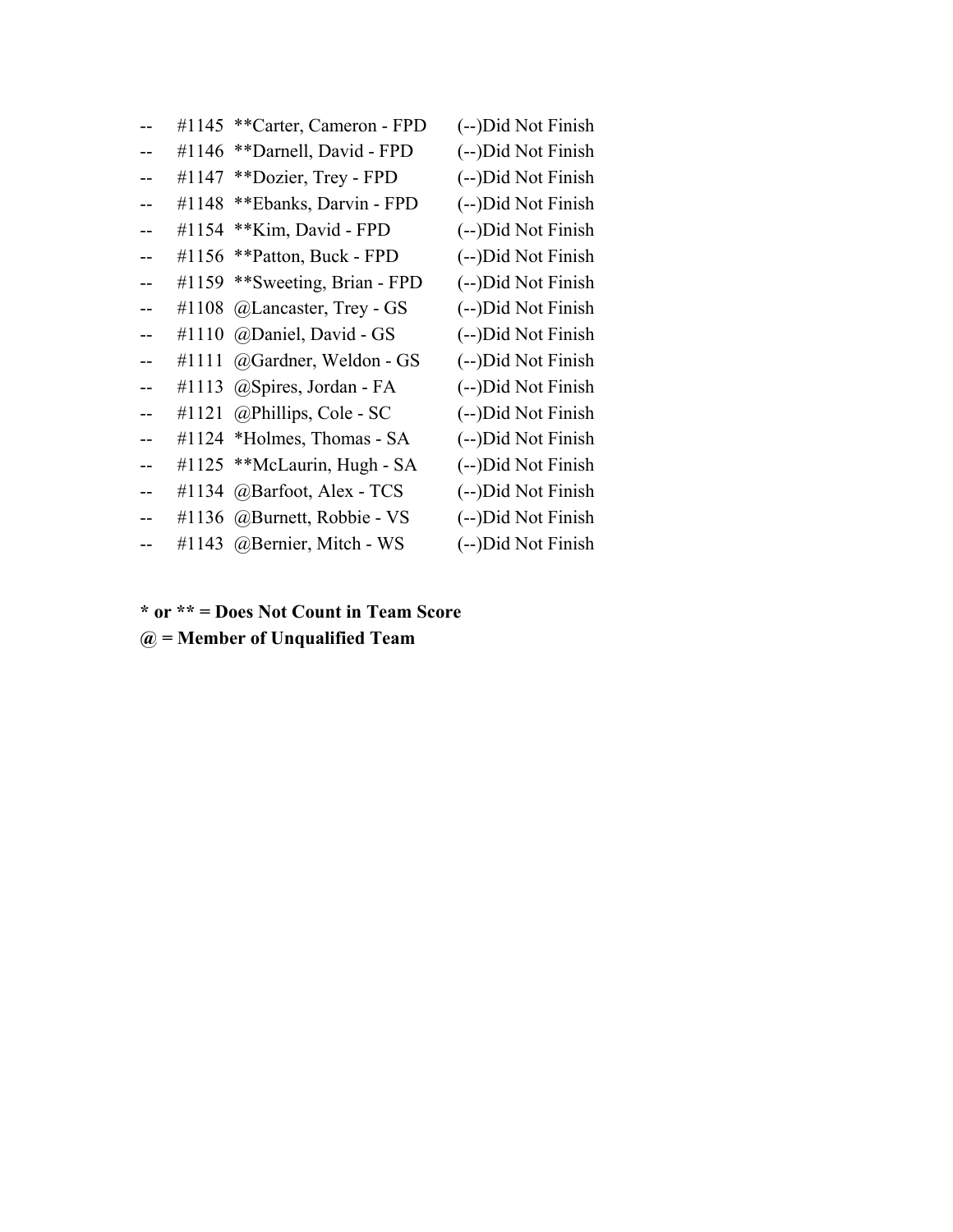# **TEAM SCORES and RACE RESULTS: STATE JV GIRLS - State JV Girls 10/18/03**

# **WEATHER:**

**NAME OF COURSE: Stratford JV LENGTH OF COURSE: COURSE RECORD: MISCELLANEOUS: SCORING METHOD: Normal** 

# **Team Scores**

| 1. | <b>FPD</b>                   | 62  |
|----|------------------------------|-----|
|    | 2. Tiftarea                  | 69  |
|    | 3. Augusta Prep              | 77  |
|    | 4. Heritage                  | 81  |
|    | 5. Stratford                 | 84  |
|    | 6. Bulloch                   | 135 |
|    | 7. Trinity                   | 172 |
|    | 8. Brookwood                 |     |
|    | 9. Deerfield-Windsor         |     |
|    | 10. Eagles Landing           |     |
|    | 11. Gatewood                 |     |
|    | 12. Sherwood                 |     |
|    | 13. Westfield                |     |
|    | 14. Westwood                 |     |
|    | 15. George Walton Academy -- |     |
|    | 16. Arlington                |     |

# **Race Results**

|                | Pos. Con. # Name - School                       | <b>Team PosTime</b> |
|----------------|-------------------------------------------------|---------------------|
| 1.             | $\#1166$ Cope, Ashley - FPD                     | (1)10:28.00         |
| 2.             | #1010 Regan, Maryclaire - APD                   | (2)10:30.00         |
| 3.             | #1054 Holleman, Mary Del - SA                   | (3)10:38.00         |
| 4.             | #1037 @Burrell, Heather - ELC                   | $(-10:51.00)$       |
| 5 <sub>1</sub> | #1043 Doughtery, Cameron Ann - HS $(4)10:56.00$ |                     |
|                | 6. #1048 Beringer, Coleen - SA                  | (5)10:58.00         |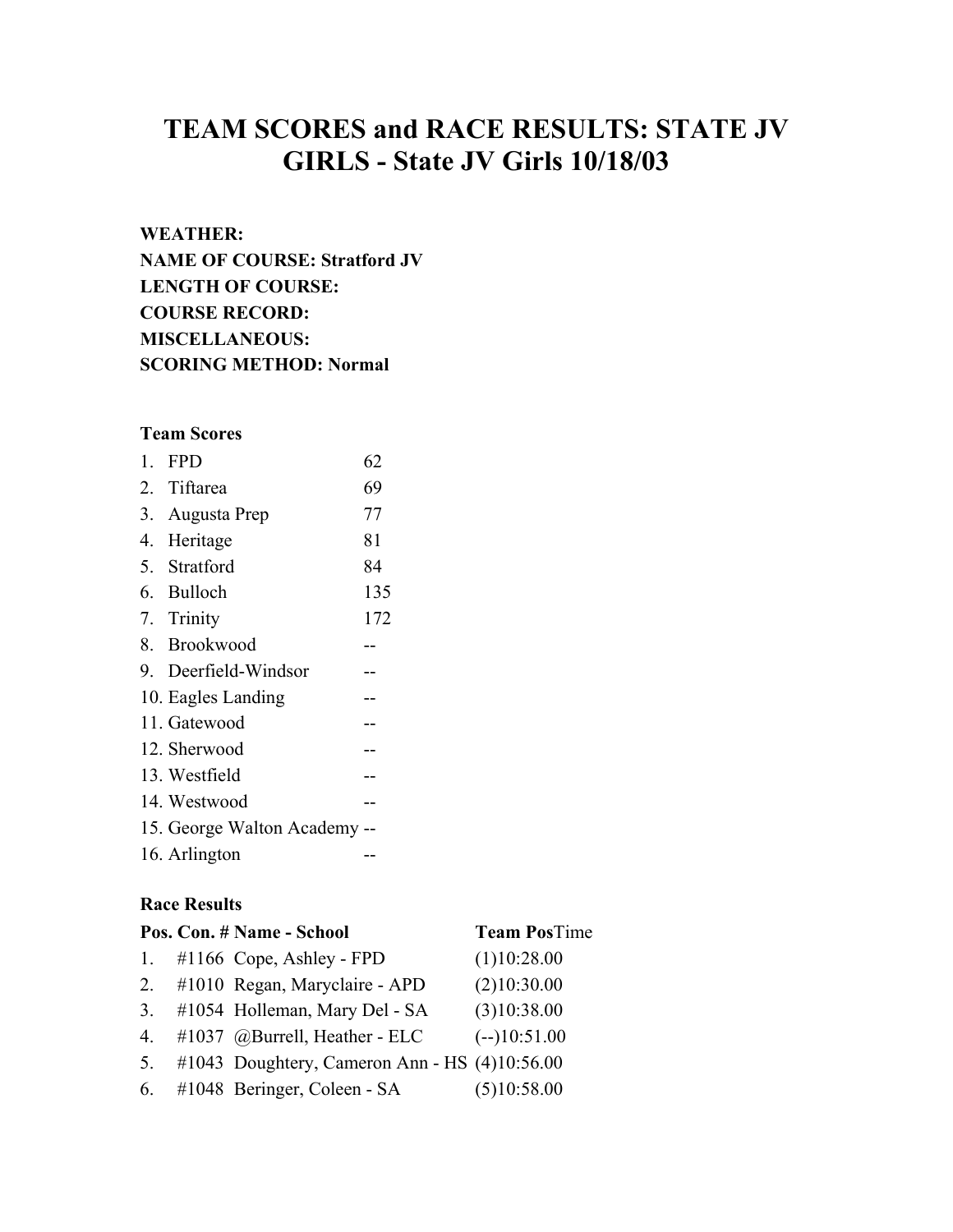| 7.  |       | #1176 Scott, Katie - FPD         | (6)11:03.00   |
|-----|-------|----------------------------------|---------------|
| 8.  |       | #1049 Beringer, Sarah - SA       | (7)11:09.00   |
| 9.  |       | #1035 @Bates, Kelly - DWS        | $(-11:15.00)$ |
| 10. |       | #1032 Mckee, Suzanna - BA        | (8)11:17.00   |
| 11. | #1062 | Murray, Kelly - TAA              | (9)11:18.00   |
| 12. |       | #1064 Spinks, Brooke - TAA       | (10)11:21.00  |
| 13. | #1011 | Peel, Kelley - APD               | (11)11:30.00  |
| 14. |       | #1044 Smith, Dottie - HS         | (12)11:31.00  |
| 15. |       | #1172 Middlebrooks, Claire - FPD | (13)11:45.00  |
| 16. | #1066 | Albritton, Courtney - TAA        | (14)11:47.00  |
| 17. |       | #1065 Mangham, Brooke - TAA      | (15)11:48.00  |
| 18. |       | #1177 Sleigh, Hannah - FPD       | (16)11:53.00  |
| 19. |       | #1012 Lemley, Laura - APD        | (17)11:54.00  |
| 20. |       | #1042 Kaufman, Katie - HS        | (18)11:59.00  |
| 21. | #1022 | Akins, Anna Kate - BA            | (19)12:04.00  |
| 22. |       | #1013 Gibson, Sarah - APD        | (20)12:04.00  |
| 23. |       | #1069 Taylor, Lynley - TAA       | (21)12:14.00  |
| 24. |       | #1072 *Graham, Raina - TAA       | (22)12:15.00  |
| 25. | #1046 | Scott, Kathryn - HS              | (23)12:22.00  |
| 26. | #1045 | Gruber, Allie - HS               | (24)12:24.00  |
| 27. | #1063 | *Koran, Sam - TAA                | (25)12:25.00  |
| 28. | #1082 | @Williams, Patty - GWA           | $(-)12:29.00$ |
| 29. | #1167 | Fleming, Jessica - FPD           | (26)12:29.00  |
| 30. | #1016 | Schoomaker, Heidi - APD          | (27)12:32.00  |
| 31. | #1070 | **Anderson, Kate - TAA           | $(-)12:39.00$ |
| 32. | #1020 | @Whetsell, Sarah - BWS           | $(-12:39.00)$ |
| 33. | #1071 | ** Anderson, Shelley - TAA       | $(-)12:40.00$ |
| 34. | #1067 | **Haynes, Racheal - TAA          | $(-12:46.00)$ |
| 35. | #1030 | Spigener, Mary C - BA            | (28)12:48.00  |
| 36. | #1078 | Porter, Allison - TCS            | (29)12:49.00  |
| 37. | #1015 | *Whitehurst, Chelsea - APD       | (30)12:51.00  |
| 38. | #1058 | Schwartz, Amy - SA               | (31)12:51.00  |
| 39. | #1077 | Weigel, Lauren - TCS             | (32)12:52.00  |
| 40. | #1076 | Everett, Sarah - TCS             | (33)12:55.00  |
| 41. | #1014 | *Cumbee, Amanda - APD            | (34)12:57.00  |
| 42. | #1068 | **Kelly, Heather - TAA           | $(-13:00.00)$ |
| 43. | #1074 | Moses, Maggie - TCS              | (35)13:00.00  |
| 44. | #1038 | @Lacksen, Elizabeth - GS         | $(-13:07.00)$ |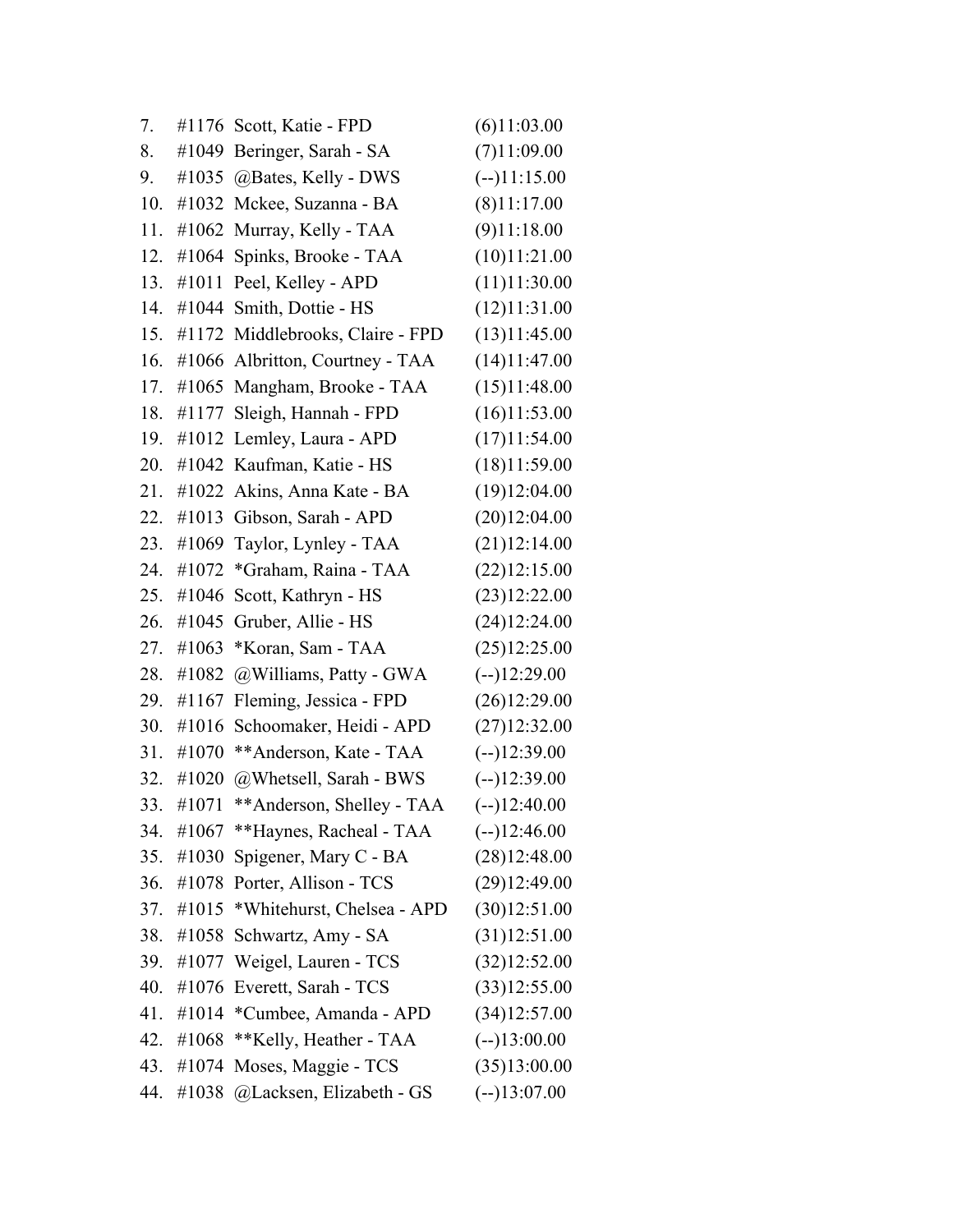| 45. | #1178 | *Tankard, Anna - FPD                      | (36)13:08.00       |
|-----|-------|-------------------------------------------|--------------------|
| 46. | #1169 | *Heath, Katilin - FPD                     | (37)13:09.00       |
| 47. | #1059 | Sohnen, Rachel - SA                       | (38)13:10.00       |
| 48. | #1017 | **Elchouli, Deema - APD                   | $(-13:10.00)$      |
| 49. | #1029 | Smith, Sally - BA                         | (39)13:13.00       |
| 50. | #1183 | **Peake, Corrie - FPD                     | $(-13:13.00)$      |
| 51. | #1047 | @Gilmer, Katie - SC                       | $(-13:15.00)$      |
| 52. | #1061 | *Wise, Kate - SA                          | (40)13:16.00       |
| 53. | #1033 | Burke, Haley - BA                         | (41)13:17.00       |
| 54. | #1041 | *Candler, Callan - HS                     | (42)13:17.00       |
| 55. | #1075 | Leonard, Meg - TCS                        | (43)13:20.00       |
| 56. | #1080 | @Giles, Jessica - WS                      | $(-13:22.00)$      |
| 57. | #1027 | *Nevil, Rachel - BA                       | (44)13:23.00       |
| 58. | #1023 | *Ellis, Kaitlin - BA                      | (45)13:26.00       |
| 59. | #1162 | **Barnes, Becky - FPD                     | $(-13:29.00)$      |
| 60. | #1051 | *Conn, Morley - SA                        | (46)13:35.00       |
| 61. | #1085 | @Tucker, Lucy - AC                        | $(-13:37.00)$      |
| 62. | #1073 | **Czerepinski, Maegan - TAA (--)13:42.00  |                    |
| 63. | #1036 | @Adkins, Taylor Grace - DWS $(-13:46.00)$ |                    |
| 64. | #1055 | **McLendon, Coleman - SA                  | $(-13:59.00)$      |
| 65. | #1171 | **McLemore, Annie - FPD                   | $(-14:10.00)$      |
| 66. | #1019 | @Mitchell, Lucy - BWS                     | $(-1)14:12.00$     |
| 67. | #1083 | @Potter, Anna - GWA                       | $(-14:13.00)$      |
| 68. | #1056 | **Rabun, Mary - SA                        | $(-14:16.00)$      |
| 69. | #1052 | **Cowart, Kinsley - SA                    | $(-)14:18.00$      |
| 70. | #1018 | @Johnson, Lindsey - BWS                   | $(-14:25.00)$      |
| 71. | #1021 | ** Anderson, Morgan - BA                  | $(-)14:27.00$      |
| 72. | #1179 | **Thompson, Jessica - FPD                 | $(-1)14:35.00$     |
| 73. | #1168 | **Ham, Madison - FPD                      | $(-1)14:43.00$     |
| 74. | #1079 | *Price, Kathryn - TCS                     | (47)15:09.00       |
| 75. | #1028 | **Oliver, Lindsey - BA                    | $(-15:35.00)$      |
| 76. | #1024 | **Foy, Anna - BA                          | $(-16:28.00)$      |
| 77. | #1026 | **Hankinson, Alysia - BA                  | $(-1)17:04.00$     |
|     | #1025 | **Gay, Heather - BA                       | (--)Did Not Finish |
|     | #1031 | **Straughn, Margo - BA                    | (--)Did Not Finish |
|     | #1034 | @Puckett, Ivy - DWS                       | (--)Did Not Finish |
|     | #1163 | **Black, Kelsey - FPD                     | (--)Did Not Finish |
|     | #1164 | **Black, Meagan - FPD                     | (--)Did Not Finish |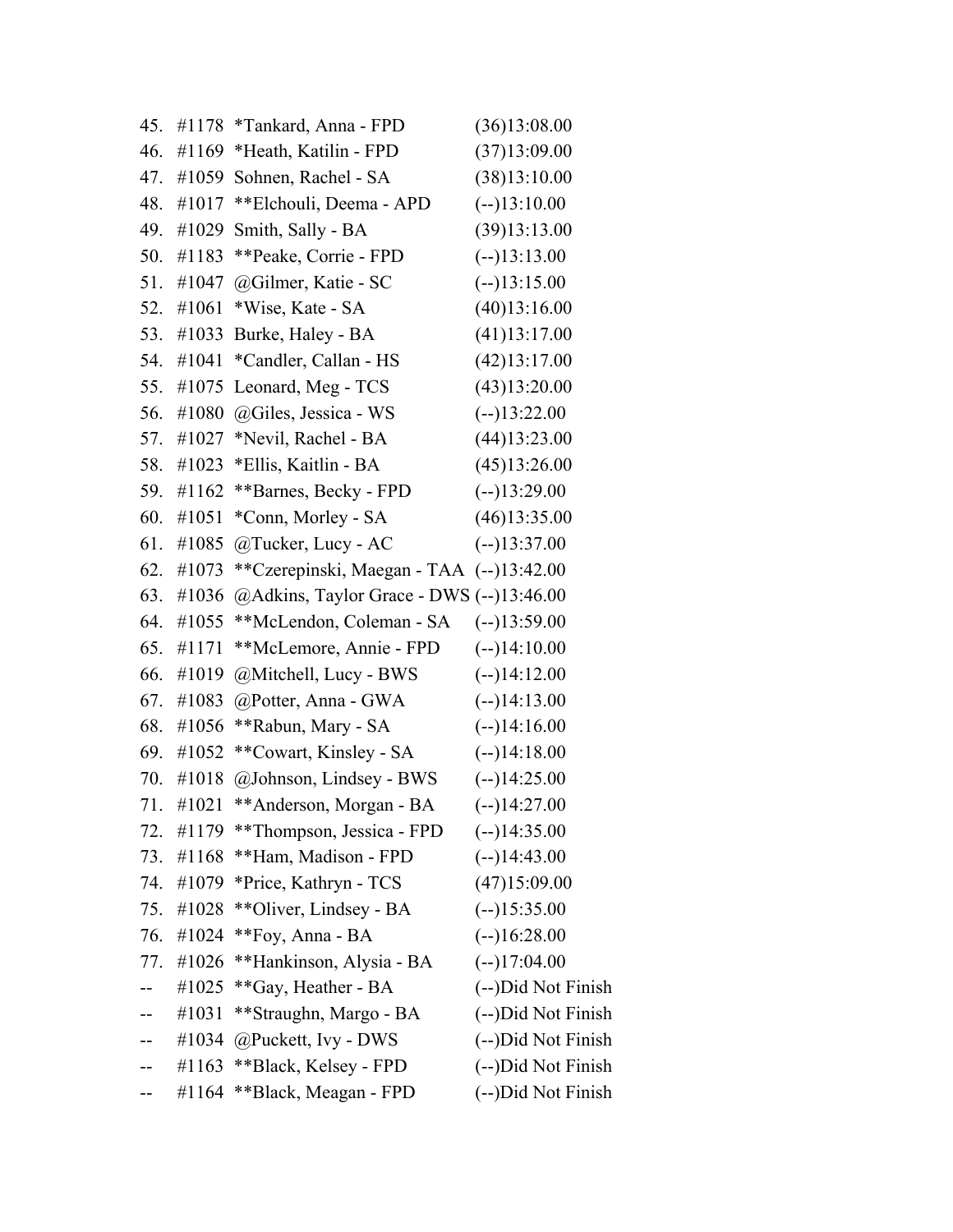| #1165 | **Butler, Cassie - FPD    | (--)Did Not Finish             |
|-------|---------------------------|--------------------------------|
| #1170 | **Lahon, Jenny - FPD      | (--)Did Not Finish             |
| #1173 | **Miller, Rebecca - FPD   | (--)Did Not Finish             |
| #1174 | **Rabun, Caroline - FPD   | (--)Did Not Finish             |
| #1175 | **Rabun, Rebekah - FPD    | (--)Did Not Finish             |
| #1180 | **Tyson, Brittany - FPD   | (--)Did Not Finish             |
| #1181 | **White, Rebecca - FPD    | (--)Did Not Finish             |
| #1182 | ** Wilson, Rachel - FPD   | (--)Did Not Finish             |
| #1039 | @Lacksen, Katherine - GS  | (--)Did Not Finish             |
| #1040 | @Ridley, Cayla - GS       | (--)Did Not Finish             |
| #1050 | **Conn, Caroline - SA     | (--)Did Not Finish             |
| #1053 | **Easterlin, Corinne - SA | (--)Did Not Finish             |
|       |                           | (--)Did Not Finish             |
| #1060 | ** Wells, Callie - SA     | (--)Did Not Finish             |
| #1081 | @Lamarr, Kyli - WS        | (--)Did Not Finish             |
|       |                           | #1057 **Register, Kaitlyn - SA |

**\* or \*\* = Does Not Count in Team Score @ = Member of Unqualified Team**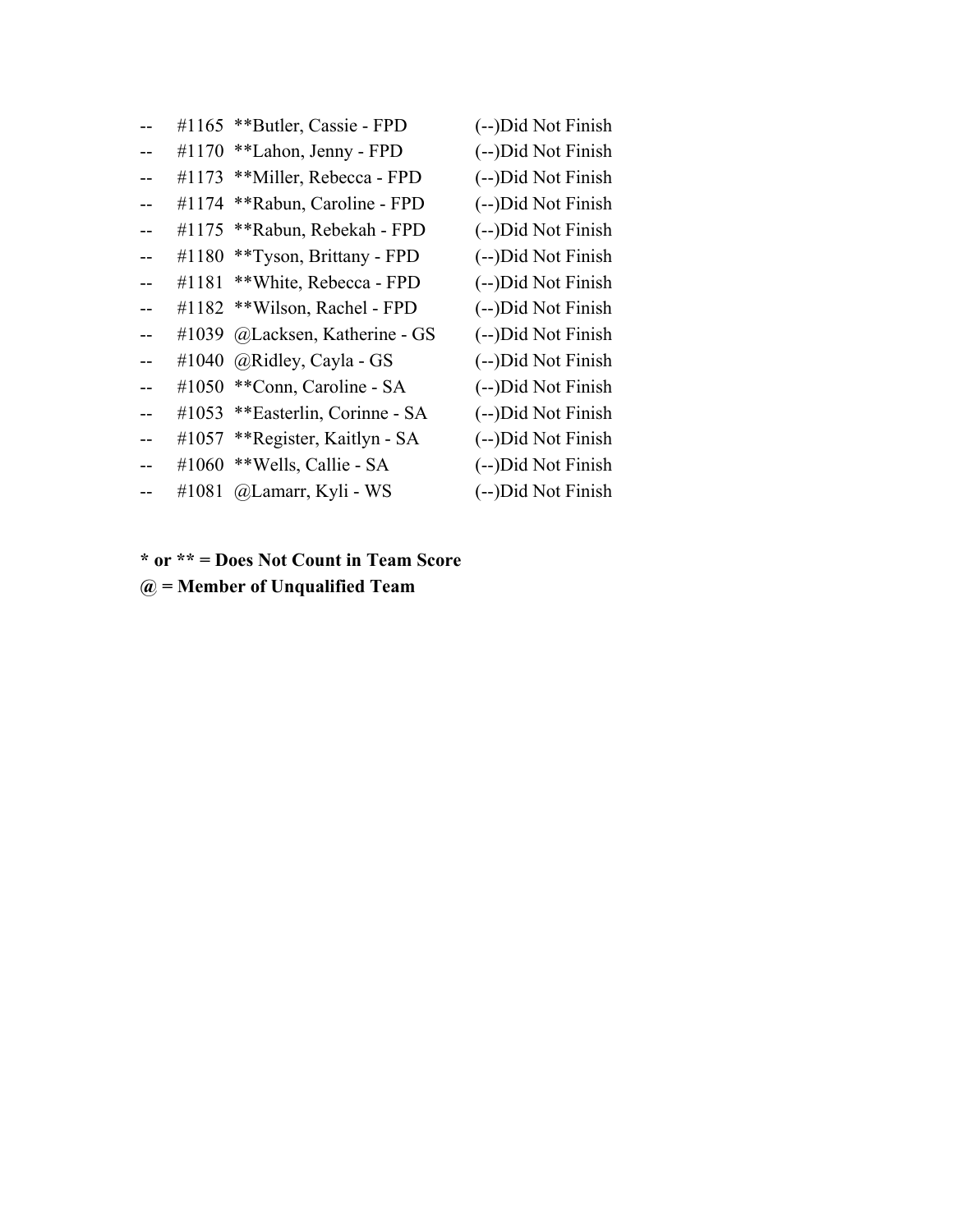#### Georgia Independent Schools Association CROSS COUNTRY CHAMPIONSHIP BOYS DIVISION AA Stratford Academy October 18, 2003

| Place TmPl No. | == ====         | $=$ | Name                   | School              | $====$ | Divi Time<br>$=$ $=$ $=$ $=$ $=$ |
|----------------|-----------------|-----|------------------------|---------------------|--------|----------------------------------|
| $\mathbf 1$    | 1               |     | 69 Jeremiah Tarbutton  | Heritage            | BAA    | 18:34                            |
| $\overline{c}$ | 2               |     | 90 Stephen Byxbe       | Trinity Christian   | BAA    | 18:48                            |
| 3              | 3               |     | 95 Marcus Keck         | Valwood             | BAA    | 18:49                            |
| $\overline{4}$ | $\overline{4}$  |     | 70 John Young          | Heritage            | BAA    | 19:02                            |
| 5              | 5               |     | 83 Kevin Daugherty     | Tiftarea            | BAA    | 19:19                            |
| 6              | 6               |     | 54 Brewer Bentley      | Brookwood           | BAA    | 19:44                            |
| 7              | $7\phantom{.0}$ |     | 96 Daniel Keck         | Valwood             | BAA    | 19:44                            |
| 8              |                 |     | 369 MICHAEL GONSOLUS   | SOUTHLAND CHRISTIAN | BAA    | 19:59                            |
| 9              | 8               |     | 55 Cameron Reed        | Brookwood           | BAA    | 20:10                            |
| 10             | 9               |     | 98 David Keck          | Valwood             | BAA    | 20:16                            |
| 11             | 10              |     | 57 Grant Stauffer      | Brookwood           | BAA    | 20:23                            |
| 12             | 11              |     | 101 Ben Peeples        | Valwood             | BAA    | 20:24                            |
| 13             | 12              |     | 71 Scott Vlastnik      | Heritage            | BAA    | 20:37                            |
| 14             | 13              |     | 86 Jim Murray          | Tiftarea            | BAA    | 20:39                            |
| 15             | 14              |     | 102 Wes Anderson       | West GA Christian   | BAA    | 20:48                            |
| 16             | 15              |     | 99 Anson Swindle       | Valwood             | BAA    | 20:53                            |
| 17             | 16              |     | 56 Lewis Singletary    | Brookwood           | BAA    | 20:55                            |
| 18             | 17              |     | 59 Ben Jones           | Brookwood           | BAA    | 20:56                            |
| 19             | 18              |     | 74 Jamie Kinsler       | Heritage            | BAA    | 20:57                            |
| 20             | 19              |     | 73 Nick Miller         | Heritage            | BAA    | 20:58                            |
| 21             | 20              |     | 97 Stephen Keener      | Valwood             | BAA    | 21:12                            |
| 22             | 21              |     | 72 Collin Lynch        | Heritage            | BAA    | 21:12                            |
| 23             | 22              |     | 84 Michael McCard      | Tiftarea            | BAA    | 21:36                            |
| 24             | 23              |     | 89 Jonathan House      | Tiftarea            | BAA    | 21:40                            |
| 25             | 24              |     | 103 Ben North          | West GA Christian   | BAA    | 21:45                            |
| 26             |                 |     | 65 Brian Remier        | Frederica           | BAA    | 21:59                            |
| 27             | 25              |     | 75 Christopher Kinsler | Heritage            | BAA    | 22:00                            |
| 28             | 26              |     | 100 Michael Bajalia    | Valwood             | BAA    | 22:08                            |
| 29             |                 |     | 51 Brandon Frost       | Brentwood           | BAA    | 22:16                            |
| 30             | 27              |     | 85 Drew Hobby          | Tiftarea            | BAA    | 23:01                            |
| 31             |                 |     | 67 Dhruv Chawla        | Gatewood            | BAA    | 23:06                            |
| 32             | 28              |     | 105 Brian Farr         | West GA Christian   | BAA    | 23:09                            |
| 33             |                 |     | 370 DAVE OLIVER        | SOUTHLAND CHRISTIAN | BAA    | 23:47                            |
| 34             |                 |     | 52 TylerJohnson        | Briarwood           | BAA    | 24:00                            |
| 35             | 29              |     | 94 Michael Martin      | Trinity Christian   | BAA    | 24:03                            |
| 36             | 30              |     | 91 Evan Garner         | Trinity Christian   | BAA    | 24:09                            |
| 37             | 31              |     | 88 Ben Senkbeil        | Tiftarea            | BAA    | 24:26                            |
| 38             | 32              |     | 87 David McNease       | Tiftarea            | BAA    | 24:30                            |
| 39             | 33              |     | 104 Harrison Barninger | West GA Christian   | BAA    | 24:47                            |
| 40             |                 |     | 61 Hunter Anderson     | Bulloch             | BAA    | 24:50                            |
| 41             | 34              |     | 92 Peter Morris        | Trinity Christian   | BAA    | 24:55                            |
| 42             |                 |     | 81 Slaton Whatley      | Randolph Southern   | BAA    | 25:06                            |
| 43             |                 |     | 82 Marshall Hooks      | Terrell             | BAA    | 25:43                            |
| 44             | 35              |     | 106 Trace May          | West GA Christian   | BAA    | 25:46                            |
| 45             | 36              |     | 60 Thomas Muller       | Brookwood           | BAA    | 25:56                            |
| 46             |                 |     | 63 Drew Higgins        | Frederica           | BAA    | 26:09                            |
| 47             |                 |     | 53 Kelsey Jones        | Briarwood           | BAA    | 26:33                            |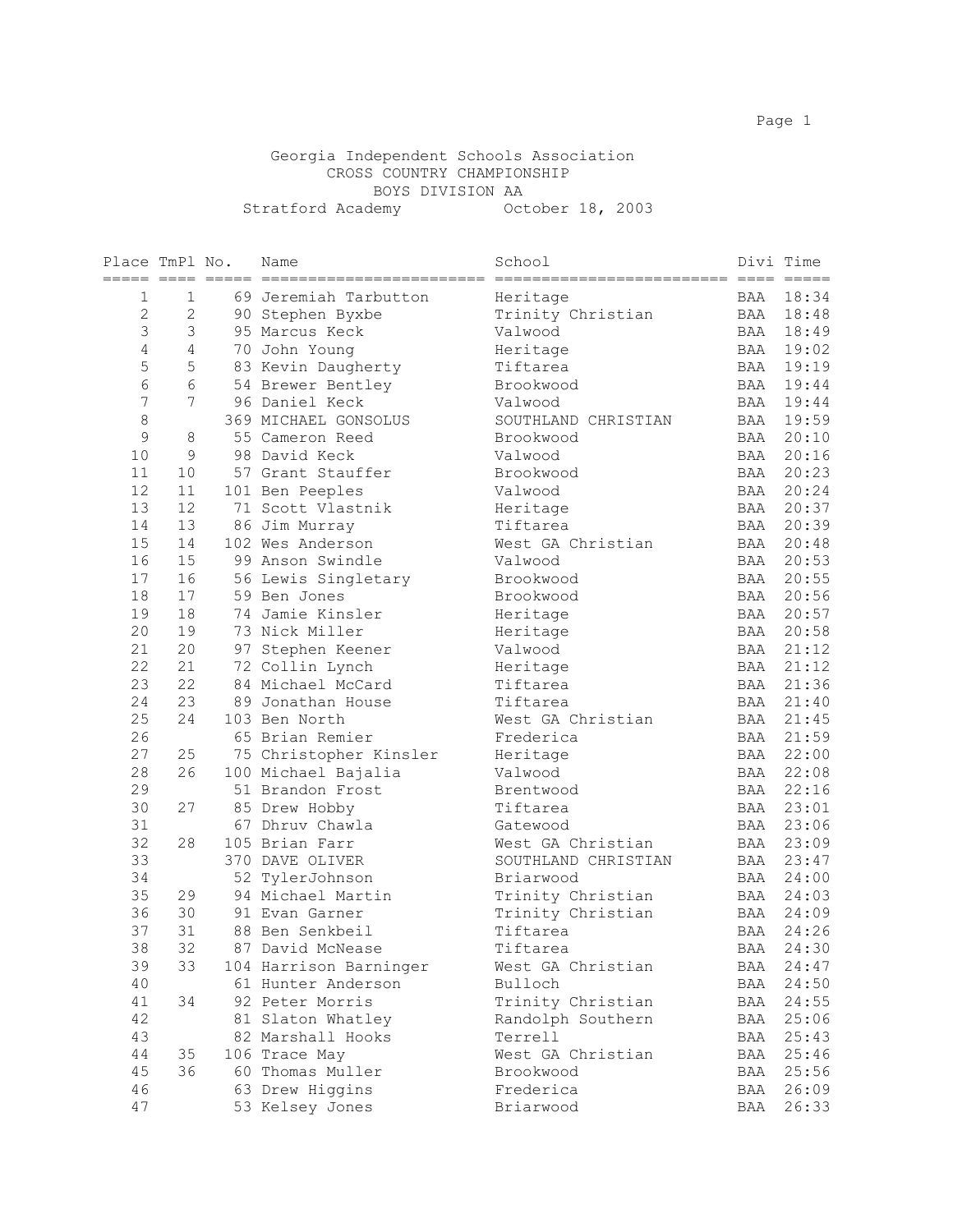| 48    | 79 Troy Jackson | Randolph Southern | BAA 27:48 |
|-------|-----------------|-------------------|-----------|
| 49 37 | 93 David Cutler | Trinity Christian | BAA 28:29 |
| 50    | 80 Al Martin    | Randolph Southern | BAA 30:18 |

Page 2 and 2 and 2 and 2 and 2 and 2 and 2 and 2 and 2 and 2 and 2 and 2 and 2 and 2 and 2 and 2 and 2 and 2 and 2

### Georgia Independent Schools Association CROSS COUNTRY CHAMPIONSHIP BOYS DIVISION AA Stratford Academy October 18, 2003

| Place TmPl No. |  | Name             | School    | Divi Time |           |
|----------------|--|------------------|-----------|-----------|-----------|
|                |  |                  |           |           |           |
| 51             |  | 68 Josh Colby    | Gatewood  |           | BAA 31:06 |
| 52.            |  | 64 Jarman Rogers | Frederica |           | BAA 31:06 |
| 53             |  | 66 John Hebbard  | Frederica |           | BAA 35:15 |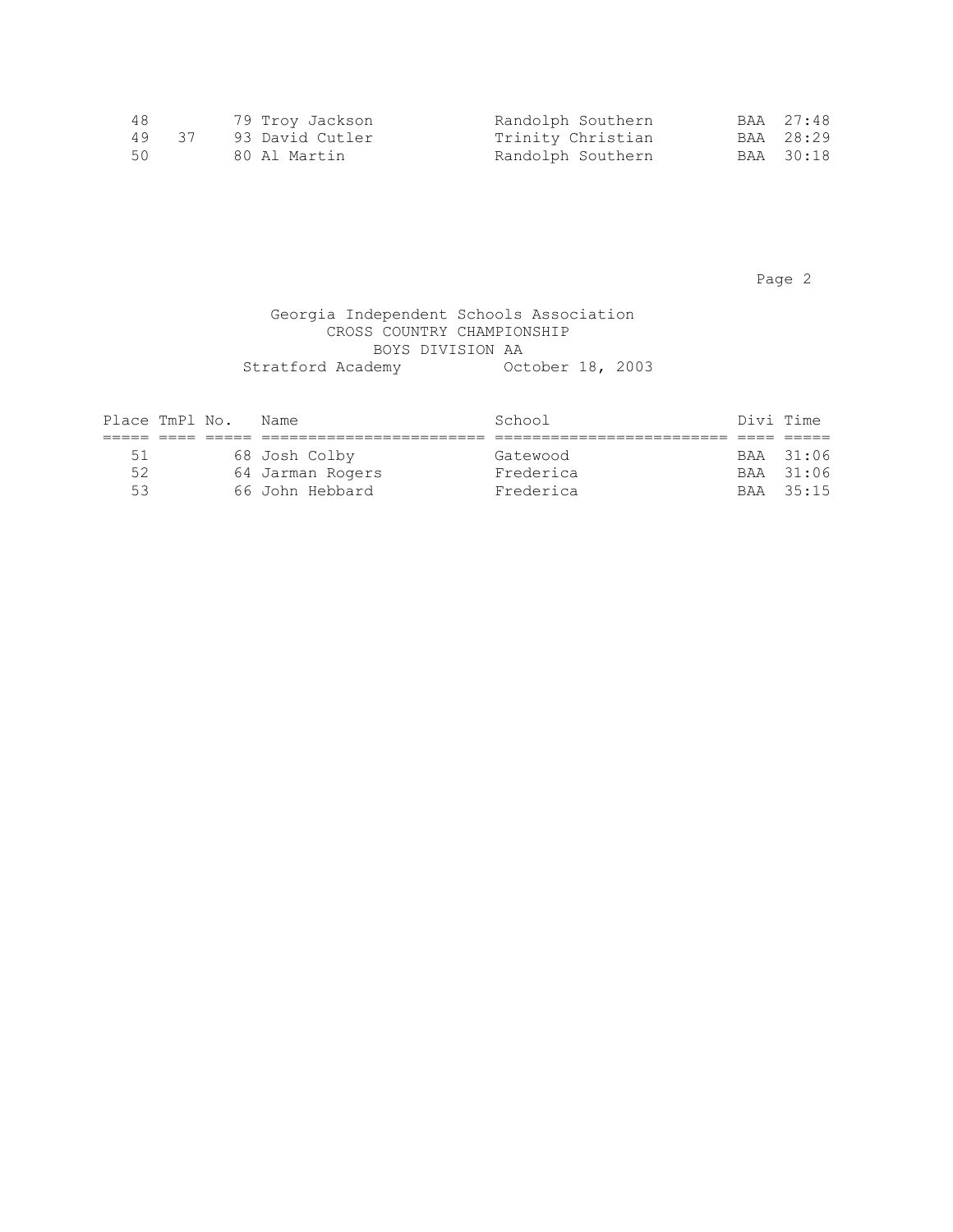#### Georgia Independent Schools Association CROSS COUNTRY CHAMPIONSHIP GIRLS DIVISION AA Stratford Academy October 18, 2003

| Place TmPl No. |                |   | Name                                    | School                        |            | Divi Time      |
|----------------|----------------|---|-----------------------------------------|-------------------------------|------------|----------------|
| 1              | 1              |   | 2 Deb Jones                             | Brookwood                     | GAA        | 20:45          |
| $\overline{2}$ | $\overline{2}$ |   | 22 Graham Marchman                      | Heritage                      | GAA        | 20:54          |
| 3              | 3              |   | 32 Jenna Smith                          | Tiftarea                      | GAA        | 22:03          |
| 4              | 4              |   | 24 Laura Candler                        | Heritage                      | GAA        | 23:07          |
| 5              | 5              |   | 11 Carleigh Hebbard                     | Frederica                     | GAA        | 23:17          |
| 6              |                |   | 47 Brooke Anglin                        | Westwood                      | GAA        | 23:37          |
| 7              | 6              |   | 33 Rue Chitwood                         | Tiftarea                      | GAA        | 23:51          |
| 8              | 7              |   | 40 Chereses Bedingfield                 | Trinity Christian             | GAA        | 23:51          |
| 9              |                |   | 28 Kelly Rharek                         | Randolph Southern             | GAA        | 23:55          |
| 10             |                |   | 45 Jessica Marquardt                    | Valwood                       | GAA        | 24:13          |
| 11             | 8              |   | 39 Paige Moses                          | Trinity Christian             | GAA        | 24:37          |
| 12             | 9              |   | 17 Camille Walton                       | Gatewood                      | GAA        | 24:37          |
| 13             | 10             |   | 35 Kade Rodgers                         | Tiftarea                      | GAA        | 24:47          |
| 14             | 11             |   | 23 Karina Vlastnik                      | Heritage                      | GAA        | 25:17          |
| 15             |                |   | 46 Alison Keener                        | Valwood                       | GAA        | 25:21          |
| 16             | 12             |   | 18 Maggie Lancaster                     | Gatewood                      | GAA        | 25:33          |
| 17             | 13             |   | 44 Kelli Lovett                         | Trinity Christian             | GAA        | 26:00          |
| 18             | 14             |   | 25 Caroline Harvischak                  | Heritage                      | GAA        | 26:21          |
| 19             |                |   | 10 Lauren Madison                       | Bulloch                       | GAA        | 26:25          |
| 20             | 15             |   | 26 Caitlin Gillman                      | Heritage                      | GAA        | 26:32          |
| 21             | 16             |   | 27 Ellie Bryant                         | Heritage                      | GAA        | 26:34          |
| 22             |                |   | 1 Sarah Grace Harris                    | Brentwood                     | GAA        | 27:01          |
| 23             | 17             | 4 | Sandy Daniel                            | Brookwood                     | GAA        | 27:06          |
| 24             | 18             |   | 38 Lizann Parrish                       | Tiftarea                      | GAA        | 27:07          |
| 25             | 19             |   | 41 Kate Dame                            | Trinity Christian             | GAA        | 27:07          |
| 26             |                |   | 48 Anna Stargel                         | Westwood                      | GAA        | 27:20          |
| 27             | 20             |   | 34 Caroline Coarsey                     | Tiftarea                      | GAA        | 27:29          |
| 28             | 21             |   | 7 Courtney Bradford                     | Brookwood                     | GAA        | 27:31          |
| 29             | 22             |   | 5 Margaret Singletary                   | Brookwood                     | GAA        | 27:34          |
| 30             | 23             |   | 43 Dorie Garner                         | Trinity Christian             | GAA        | 27:46          |
| 31             | 24             |   | 36 Laura Edison                         | Tiftarea                      | GAA        | 27:50          |
| 32             |                |   | 31 Amanda Beard                         | Randolph Southern             | GAA        | 28:37          |
| 33             |                |   | 29 Mary Catherine Hawks                 | Randolph Southern             | GAA        | 28:57          |
| 34             | 25<br>26       |   | 19 Holle Layson<br>37 Allison Brown     | Gatewood                      | GAA        | 28:58          |
| 35<br>36       |                |   |                                         | Tiftarea                      | GAA        | 28:59<br>29:00 |
| 37             | 27             |   | 50 Lauren Stargel<br>42 Bliss McMichael | Westwood                      | GAA<br>GAA | 29:22          |
|                | 28             |   |                                         | Trinity Christian<br>Gatewood |            | 29:45          |
| 38<br>39       |                |   | 20 Kim Mosley<br>9 Amanda Huffington    | Bulloch                       | GAA<br>GAA | 29:51          |
| 40             | 29             |   | 6 Anne Sexton                           | Brookwood                     | GAA        | 29:52          |
| 41             | 30             |   | 13 Lizzy Cooper                         | Frederica                     | GAA        | 32:03          |
| 42             |                |   | 30 Kim Jackson                          | Randolph Southern             | GAA        | 32:24          |
| 43             | 31             |   | 15 Amanda Shriver                       | Frederica                     | GAA        | 33:27          |
| 44             | 32             |   | 3 Paige Graves                          | Brookwood                     | GAA        | 34:24          |
| 45             | 33             |   | 14 Ellen Rogers                         | Frederica                     | GAA        | 34:29          |
| 46             | 34             |   | 8 Lolo Mason                            | Brookwood                     | GAA        | 34:31          |
| 47             | 35             |   | 16 Natalia Gil                          | Frederica                     | GAA        | 36:36          |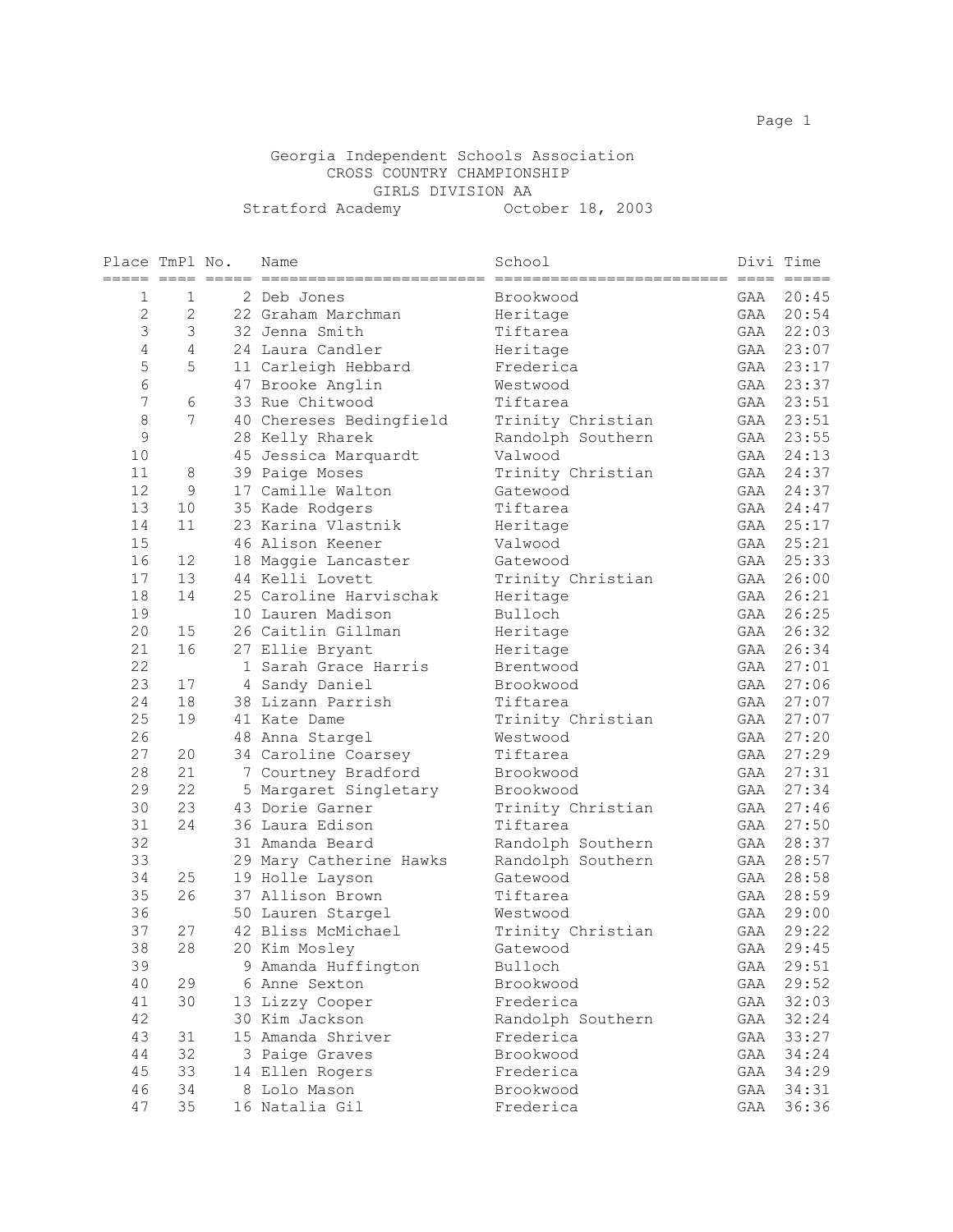48 36 21 Ashley Clark Gatewood GAA 41:40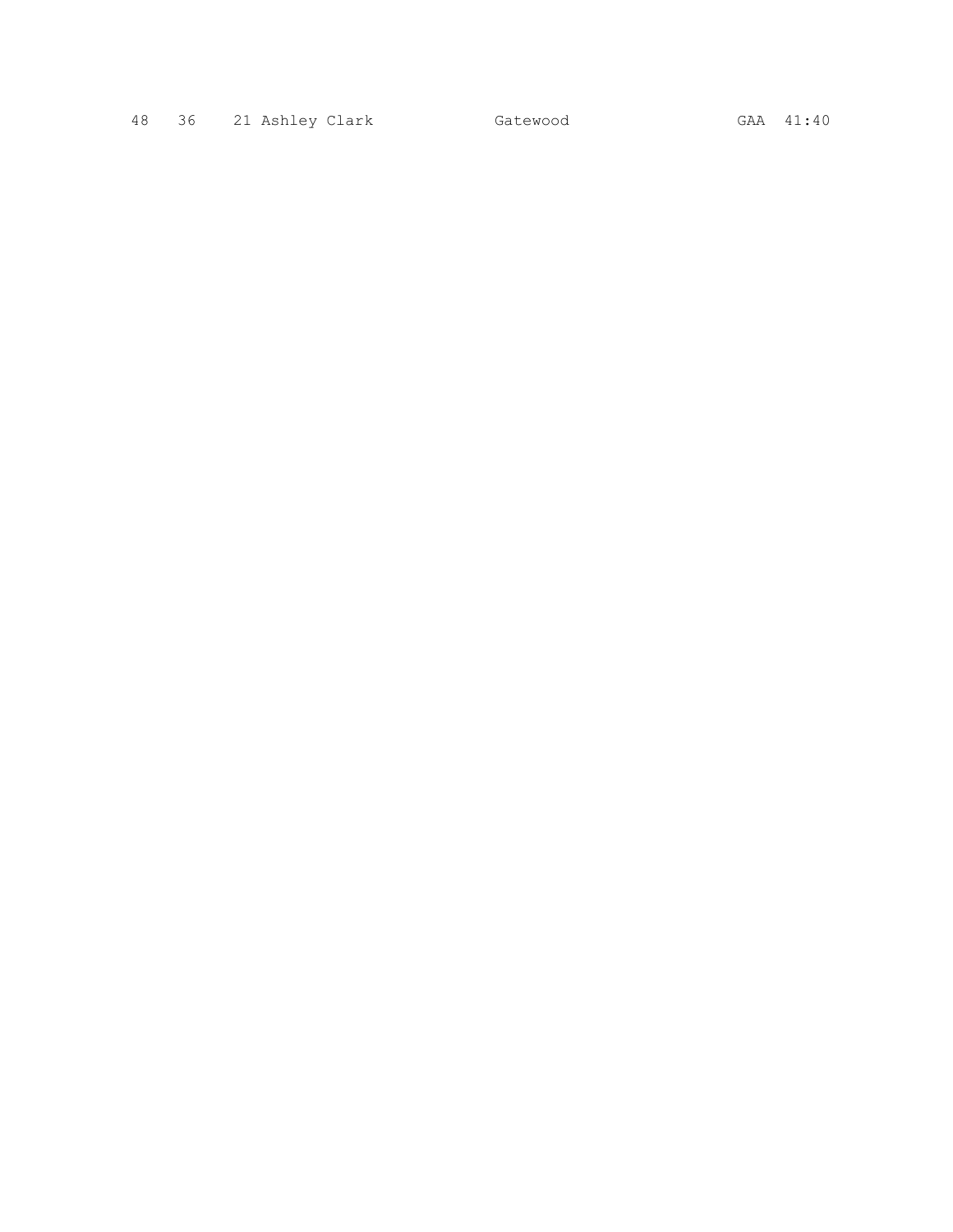#### Georgia Independent Schools Association CROSS COUNTRY CHAMPIONSHIP BOYS DIVISION AAA Stratford Academy October 18, 2003

| Place TmPl No. |                  | Name                 | School               | Divi Time         |
|----------------|------------------|----------------------|----------------------|-------------------|
| ===== ==== ==  |                  |                      |                      |                   |
| 1              | 1                | 163 Kelley Sanders   | First Presbyterian   | <b>BAAA 17:08</b> |
| $\overline{2}$ | 2                | 164 Chad Bacon       | First Presbyterian   | BAAA 17:26        |
| 3              | 3                | 165 Scott Cope       | First Presbyterian   | BAAA 17:32        |
| 4              | $\overline{4}$   | 193 Jordan Lytton    | Riverside Military   | BAAA 17:32        |
| 5              | 5                | 150 Kyle Pope        | Eagles Landing       | <b>BAAA 17:56</b> |
| 6              | 6                | 166 John Tankard     | First Presbyterian   | BAAA 18:03        |
| 7              | $\boldsymbol{7}$ | 167 Joby Peake       | First Presbyterian   | <b>BAAA 18:11</b> |
| 8              | 8                | 151 Jonathon Boynton | Eagles Landing       | BAAA 18:24        |
| $\mathsf 9$    | $\mathsf 9$      | 117 Connor Mahoney   | Augusta Prep         | <b>BAAA 18:31</b> |
| 10             | 10               | 116 Alex Crean       | Augusta Prep         | <b>BAAA 18:40</b> |
| 11             | 11               | 143 Gabriel Greaves  | Dominion Christian   | BAAA 19:04        |
| 12             | 12               | 194 Jason Smothers   | Riverside Military   | <b>BAAA 19:06</b> |
| 13             | 13               | 128 Jonathan Eastman | Central Fellowship   | BAAA 19:21        |
| 14             | 14               | 227 David Zampini    | Westminster          | BAAA 19:32        |
| 15             | 15               | 199 Robert Cook      | Riverside Military   | BAAA 19:33        |
| 16             | 16               | 169 Brandon Suttle   | First Presbyterian   | BAAA 19:35        |
| 17             | 17               | 181 Simon Radomski   | Mt. de Sales         | BAAA 19:42        |
| 18             | 18               | 195 Shae Myles       | Riverside Military   | BAAA 19:51        |
| 19             | 19               | 168 Hunter Causey    | First Presbyterian   | BAAA 19:52        |
| 20             | 20               | 198 Steven Weeks     | Riverside Military   | BAAA 19:53        |
| 21             | 21               | 197 Alex Aquilar     | Riverside Military   | BAAA 19:56        |
| 22             |                  | 223 Nick Shelton     | Westfield            | BAAA 19:56        |
| 23             | 22               | 203 Caleb Clower     | Sherwood Christian   | BAAA 19:58        |
| 24             | 23               | 186 Dustin Ware      | North Cobb Christian | BAAA 20:01        |
| 25             | 24               | 137 Robbie Matthew   | Deerfield Windsor    | BAAA 20:03        |
| 26             | 25               | 196 Tim Cramer       | Riverside Military   | BAAA 20:09        |
| 27             | 26               | 153 Brad Eady        | Eagles Landing       | BAAA 20:09        |
| 28             | 27               | 133 Charles Terry    | Central Fellowship   | BAAA 20:25        |
| 29             | 28               | 119 Jefferson Knox   | Augusta Prep         | BAAA 20:26        |
| 30             | 29               | 110 Jon Kilpatrick   | Augusta Christian    | BAAA 20:29        |
| 31             | 30               | 152 Jason Turner     | Eagles Landing       | BAAA 20:34        |
| 32             | 31               | 179 Matthew Lewis    | Mt. de Sales         | BAAA 20:34        |
| 33             | 32               | 180 Brian Bernal     | Mt. de Sales         | BAAA 20:34        |
| 34             | 33               | 173 Andrew Baker     | George Walton        | BAAA 20:41        |
| 35             |                  | 224 James Fry        | Westfield            | BAAA 20:51        |
| 36             | 34               | 183 Melvin Smith     | Mt. de Sales         | BAAA 20:51        |
| 37             | 35               | 154 Nick McKinley    | Eagles Landing       | BAAA 20:53        |
| 38             | 36               | 210 Tyler Brown      | Stratford            | BAAA 21:00        |
| 39             | 37               | 360 ALEXANDER ABATE  | AUGUSTA PREP         | BAAA 21:02        |
| 40             | 38               | 211 Jeremy Roberts   | Stratford            | BAAA 21:08        |
| 41             | 39               | 204 Ryan Smith       | Sherwood Christian   | BAAA 21:09        |
| 42             | 40               | 144 Corey Marvin     | Dominion Christian   | <b>BAAA 21:11</b> |
| 43             | 41               | 111 Jacob Doolittle  | Augusta Christian    | <b>BAAA 21:11</b> |
| 44             | 42               | 112 Stephen Romeo    | Augusta Christian    | BAAA 21:12        |
| 45             | 43               | 120 Watson Folk      | Augusta Prep         | BAAA 21:16        |
| 46             | 44               | 213 William Koshe    | Stratford            | BAAA 21:19        |
| 47             | 45               | 187 Cory Rose        | North Cobb Christian | BAAA 21:20        |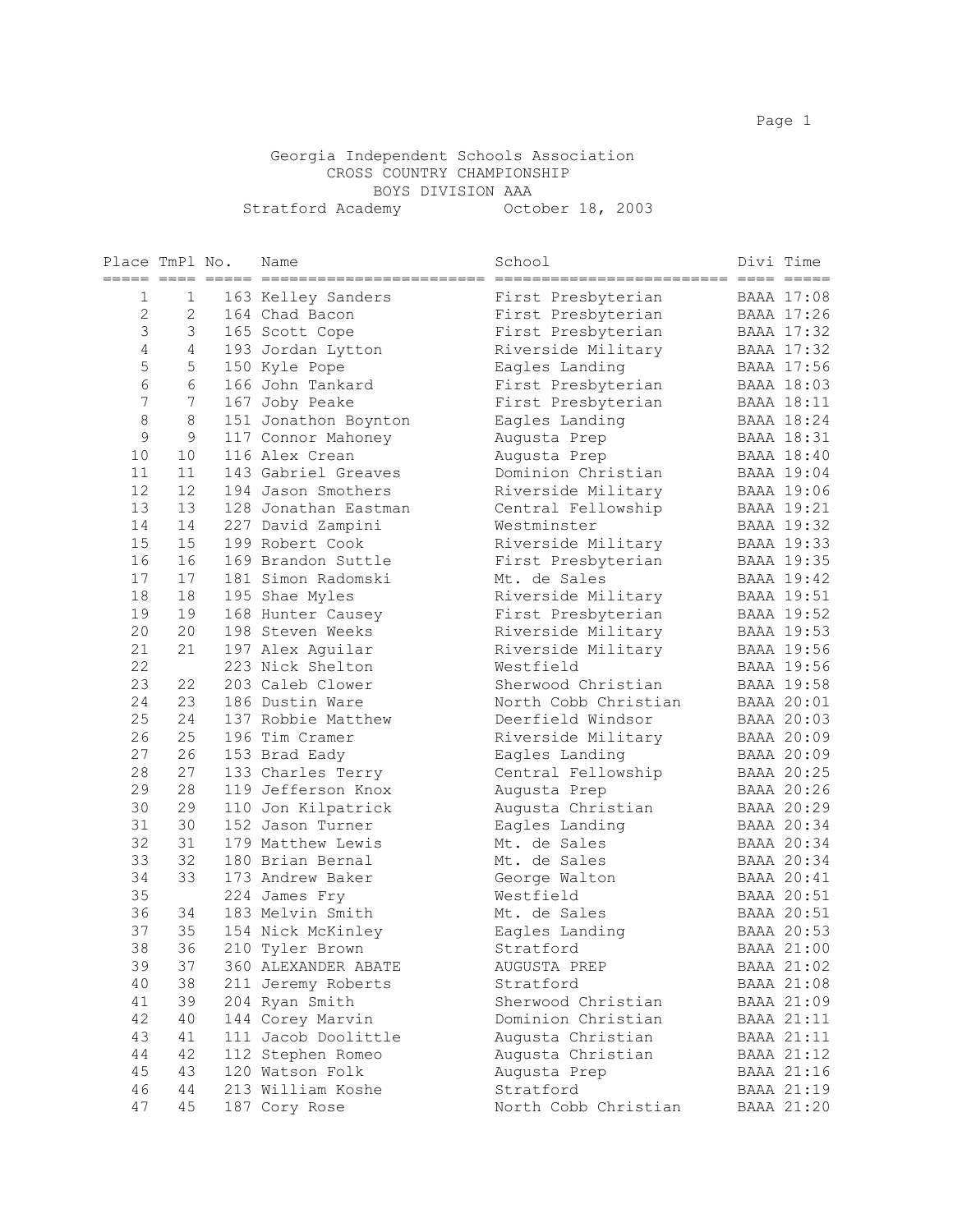|  | 48 46 208 Carl Sullivan     | Stratford         | BAAA 21:22 |
|--|-----------------------------|-------------------|------------|
|  | 49 47 228 Kevin Curry       | Westminster       | BAAA 21:27 |
|  | 50 48 134 Michael Northorop | Deerfield Windsor | BAAA 21:29 |

Page 2 and 2 and 2 and 2 and 2 and 2 and 2 and 2 and 2 and 2 and 2 and 2 and 2 and 2 and 2 and 2 and 2 and 2 and 2

#### Georgia Independent Schools Association CROSS COUNTRY CHAMPIONSHIP BOYS DIVISION AAA Stratford Academy October 18, 2003

| Place TmPl No.<br>===== ==== |    | Name                 | School               | Divi Time         |
|------------------------------|----|----------------------|----------------------|-------------------|
| 51                           | 49 | 145 Trey Nation      | Dominion Christian   | <b>BAAA 21:30</b> |
| 52                           | 50 | 121 Taylor Unger     | Augusta Prep         | <b>BAAA 21:35</b> |
| 53                           | 51 | 118 Ryan Kuhar       | Augusta Prep         | BAAA 21:37        |
| 54                           | 52 | 212 Stephen Turk     | Stratford            | BAAA 21:44        |
| 55                           |    | 351 JIM FALLON, JR.  | SOUTHLAND ACADEMY    | BAAA 21:47        |
| 56                           | 53 | 135 Alex Brueder     | Deerfield Windsor    | BAAA 21:48        |
| 57                           | 54 | 229 Keith Hearon     | Westminster          | <b>BAAA 21:48</b> |
| 58                           | 55 | 114 CC McCown        | Augusta Christian    | BAAA 21:52        |
| 59                           | 56 | 139 Franklin Mercer  | Deerfield Windsor    | BAAA 21:53        |
| 60                           | 57 | 188 Micah Hicks      | North Cobb Christian | BAAA 21:55        |
| 61                           | 58 | 155 Jamey Howell     | Eagles Landing       | <b>BAAA 21:56</b> |
| 62                           | 59 | 174 Chris Elliot     | George Walton        | BAAA 21:56        |
| 63                           |    | 108 Brandon DeGroff  | Arlington Christian  | BAAA 22:06        |
| 64                           | 60 | 357 JOHN HARRIS      | DEERFIELD WINDSOR    | BAAA 22:06        |
| 65                           |    | 353 ALLEN HALL       | SOUTHLAND ACADEMY    | BAAA 22:14        |
| 66                           | 61 | 146 Aaron Driver     | Dominion Christian   | BAAA 22:15        |
| 67                           | 62 | 113 Andy House       | Augusta Christian    | BAAA 22:16        |
| 68                           | 63 | 132 Vince Higgins    | Central Fellowship   | BAAA 22:27        |
| 69                           | 64 | 209 Hugh Morrison    | Stratford            | BAAA 22:30        |
| 70                           | 65 | 230 Brad Hillman     | Westminster          | BAAA 22:33        |
| 71                           |    | 218 Justin Garrison  | Tattnall Square      | BAAA 22:44        |
| 72                           | 66 | 127 Clayton Durfee   | Central Fellowship   | BAAA 22:45        |
| 73                           | 67 | 147 Jimmy Fleming    | Dominion Christian   | BAAA 22:47        |
| 74                           | 68 | 138 R J Truver       | Deerfield Windsor    | BAAA 22:49        |
| 75                           | 69 | 159 Josh Middleton   | Fellowship Christian | BAAA 22:51        |
| 76                           | 70 | 233 Paul Zampini     | Westminster          | BAAA 23:00        |
| 77                           | 71 | 129 Deke Richardson  | Central Fellowship   | BAAA 23:06        |
| 78                           | 72 | 205 David Zoelick    | Sherwood Christian   | BAAA 23:18        |
| 79                           | 73 | 148 Lee Reeves       | Dominion Christian   | BAAA 23:24        |
| 80                           | 74 | 115 Michael Conway   | Augusta Christian    | BAAA 23:27        |
| 81                           | 75 | 207 James Byrd       | Sherwood Christian   | BAAA 23:30        |
| 82                           | 76 | 185 Matthew Moulton  | Mt. de Sales         | BAAA 23:36        |
| 83                           |    | 109 Evan Jones       | Arlington Christian  | BAAA 23:38        |
| 84                           | 77 | 158 John Stegall     | Fellowship Christian | BAAA 23:40        |
| 85                           | 78 | 175 Nick Purvis      | George Walton        | BAAA 23:47        |
| 86                           | 79 | 206 Lee Lackey       | Sherwood Christian   | BAAA 23:52        |
| 87                           | 80 | 214 Matthews Barnett | Stratford            | BAAA 23:53        |
| 88                           |    | 125 Adam McGowan     | Calvary Christian    | <b>BAAA 24:00</b> |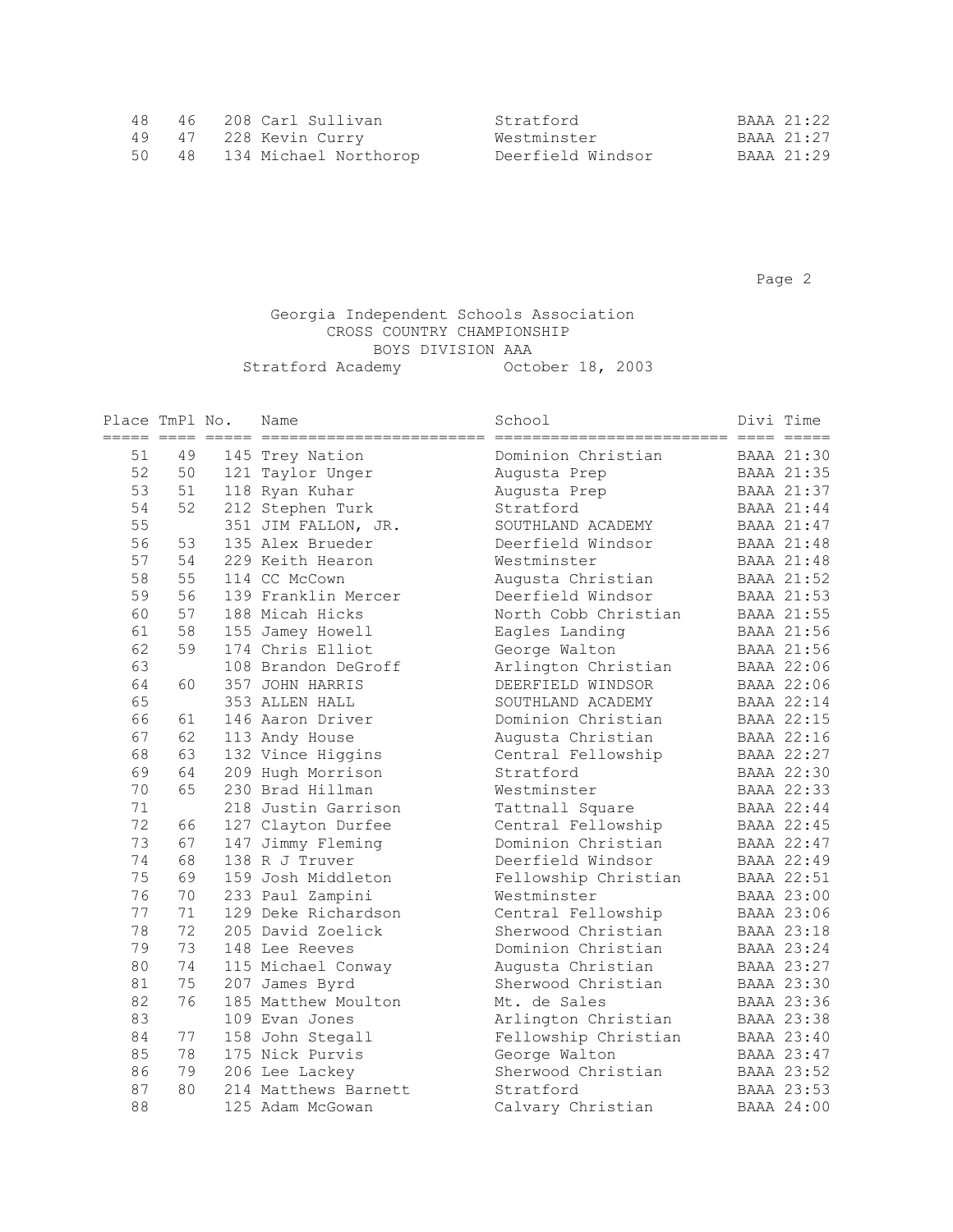| 89  | 81 | 178 Daniel Bernal      | Mt. de Sales         | BAAA 24:01        |
|-----|----|------------------------|----------------------|-------------------|
| 90  | 82 | 232 Lee Turley         | Westminster          | <b>BAAA 24:02</b> |
| 91  | 83 | 231 Chris Reichl       | Westminster          | <b>BAAA 24:02</b> |
| 92  | 84 | 156 Matt Harless       | Eagles Landing       | BAAA 24:19        |
| 93  | 85 | 142 Phillip Bishop     | Deerfield Windsor    | BAAA 24:29        |
| 94  | 86 | 130 Michael Spencer    | Central Fellowship   | BAAA 24:40        |
| 95  | 87 | 176 Daniel Shackleford | George Walton        | BAAA 24:59        |
| 96  | 88 | 189 Matt Kern          | North Cobb Christian | BAAA 24:59        |
| 97  |    | 226 Zack Hamsley       | Westfield            | BAAA 25:10        |
| 98  | 89 | 191 Jared Blackwood    | North Cobb Christian | BAAA 25:15        |
| 99  |    | 352 BROCK TRUSSELL     | SOUTHLAND ACADEMY    | BAAA 25:17        |
| 100 |    | 225 Andrew Flanagan    | Westfield            | BAAA 25:19        |
|     |    |                        |                      |                   |

Page 3 and the state of the state of the state of the state  $\sim$  Page 3

### Georgia Independent Schools Association CROSS COUNTRY CHAMPIONSHIP BOYS DIVISION AAA Stratford Academy October 18, 2003

| Place TmPl No. |    | Name              | School               | Divi Time |                   |
|----------------|----|-------------------|----------------------|-----------|-------------------|
|                |    |                   |                      |           |                   |
| 101            | 90 | 149 James Dugger  | Dominion Christian   |           | BAAA 25:46        |
| 102            | 91 | 131 Sean Spencer  | Central Fellowship   |           | BAAA 25:49        |
| 103            | 92 | 160 Glen Pickens  | Fellowship Christian |           | BAAA 25:57        |
| 104            | 93 | 190 Mike Matuson  | North Cobb Christian |           | BAAA 26:32        |
| 105            | 94 | 161 Parke Graves  | Fellowship Christian |           | BAAA 26:54        |
| 106            | 95 | 177 Edward Kim    | George Walton        |           | BAAA 27:58        |
| 107            | 96 | 192 Nathan Branom | North Cobb Christian |           | BAAA 29:22        |
| 108            | 97 | 162 Colin Blenis  | Fellowship Christian |           | <b>BAAA 31:43</b> |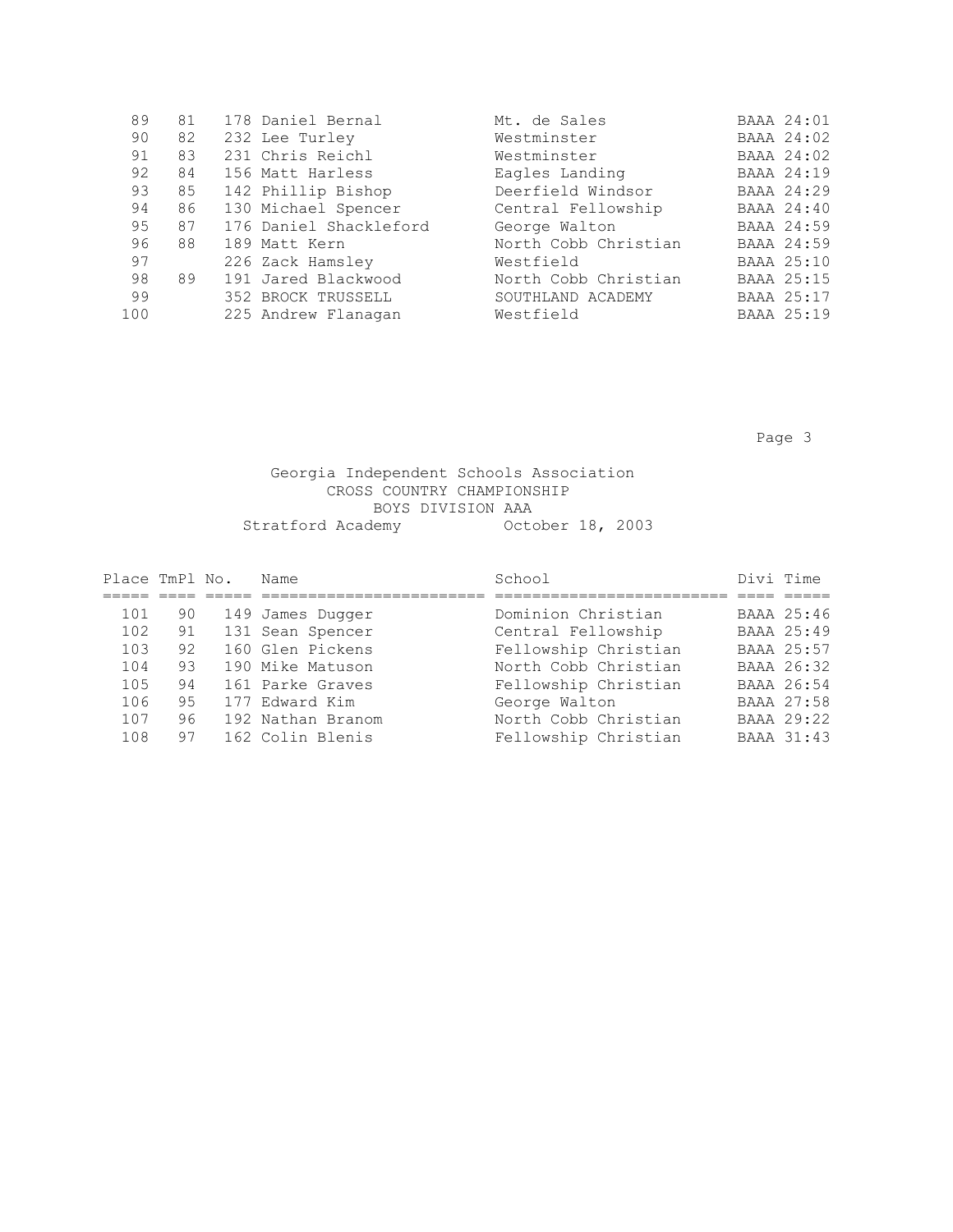#### Georgia Independent Schools Association CROSS COUNTRY CHAMPIONSHIP GIRLS DIVISION AAA Stratford Academy October 18, 2003

| Place TmPl No.<br>===== ==== |          | Name                                | School                                         | Divi Time |                          |
|------------------------------|----------|-------------------------------------|------------------------------------------------|-----------|--------------------------|
| 1                            | 1        | 251 Rebekah Madebach                | =========================<br>Augusta Christian |           | GAAA 19:42               |
| $\overline{2}$               | 2        | 252 Sara Madebach                   | Augusta Christian                              |           | GAAA 20:15               |
| 3                            | 3        | 288 Erin Colunga                    | First Presbyterian                             |           | GAAA 20:43               |
| $\overline{4}$               | 4        | 298 Carly Souther                   | George Walton                                  |           | GAAA 21:03               |
| 5                            | 5        | 259 Abby Alexander                  | Augusta Prep                                   |           | GAAA 21:29               |
| 6                            | 6        | 309 Anna Bernal                     | Mt. de Sales                                   |           | GAAA 21:55               |
| 7                            | 7        | 281 Brooke Tinsley                  | Dominion Christian                             |           | GAAA 22:03               |
| 8                            | 8        | 282 Heather Nation                  | Dominion Christian                             |           | GAAA 22:13               |
| 9                            | 9        | 235 Courtney Stevens                | Arlington Christian                            |           | GAAA 22:20               |
| 10                           | 10       | 234 Ashley Smith                    | Arlington Christian                            |           | GAAA 22:28               |
| 11                           | 11       | 299 Amber Pennington                | George Walton                                  |           | GAAA 22:38               |
| 12                           | 12       | 324 Stephanie Mattox                | Sherwood Christian                             |           | GAAA 22:45               |
| 13                           | 13       | 289 Jean Hawkins                    | First Presbyterian                             |           | GAAA 22:47               |
| 14                           | 14       | 317 Erin Oshust                     | North Cobb Christian                           |           | GAAA 22:48               |
| 15                           | 15       | 260 Adrian Ash                      | Augusta Prep                                   |           | GAAA 22:54               |
| 16                           | 16       | 261 Megan Yu                        | Augusta Prep                                   |           | GAAA 23:14               |
| 17                           |          | 356 LAINE ROBINSON                  | SOUTHLAND ACADEMY                              |           | GAAA 23:18               |
| 18                           | 17       | 332 Mery Burton Liipfert            | Stratford                                      |           | GAAA 23:25               |
| 19                           | 18       | 245 Emily Burns                     | Atlanta Girls' School                          |           | GAAA 23:33               |
| 20                           | 19       | 318 Mary Kuipers                    | North Cobb Christian                           |           | GAAA 23:37               |
| 21                           | 20       | 266 Jana Hagar                      | Central Fellowship                             |           | GAAA 23:39               |
| 22                           | 21       | 325 Sara Cannady                    | Sherwood Christian                             |           | GAAA 23:39               |
| 23                           | 22       | 290 Elizabeth Permenter             | First Presbyterian                             |           | GAAA 23:47               |
| 24                           | 23       | 265 Anna Craig                      | Central Fellowship                             |           | GAAA 23:52               |
| 25                           |          | 344 Laura Himmelstein               | Weber School                                   |           | GAAA 23:53               |
| 26                           | 24       | 270 Shelley O'Gorman                | Central Fellowship                             |           | GAAA 23:57               |
| 27                           | 25       | 291 Staci Carter                    | First Presbyterian                             |           | GAAA 24:00               |
| 28                           | 26       | 300 Patty Miller                    | George Walton                                  |           | GAAA 24:02               |
| 29                           | 27       | 253 Annie Kim                       | Augusta Christian                              |           | GAAA 24:16               |
| 30                           | 28       | 236 Amber Alva                      | Arlington Christian                            |           | GAAA 24:18               |
| 31                           | 29       | 284 Alex Russ-Stefanic              | Dominion Christian                             |           | GAAA 24:18               |
| 32                           | 30       | 255 Sarah Beth McKinney             | Augusta Christian                              |           | GAAA 24:20               |
| 33                           | 31       | 319 Nicole Stirzaker                | North Cobb Christian                           |           | GAAA 24:21               |
| 34                           | 32       | 254 Helen Cave                      | Augusta Christian                              |           | GAAA 24:22               |
| 35                           | 33       | 293 Stephanie Neyman                | First Presbyterian                             |           | GAAA 24:23               |
| 36                           | 34       | 269 Melanie O'Gorman                | Central Fellowship                             |           | GAAA 24:26               |
| 37                           | 35       | 311 Marilyn Sawyer                  | Mt. de Sales                                   |           | GAAA 24:40               |
| 38                           | 36       | 359 CANDACE RUTLEDGE                | DOMINION CHRISTIAN                             |           | GAAA 24:42               |
| 39                           | 37       | 292 Stephanie Alexander             | First Presbyterian                             |           | GAAA 25:04               |
| 40<br>41                     | 38<br>39 | 333 Dru Fickling<br>331 Hannah Hall | Stratford<br>Stratford                         |           | GAAA 25:06<br>GAAA 25:09 |
| 42                           | 40       | 312 Meaghan Slonaker                | Mt. de Sales                                   |           | GAAA 25:09               |
|                              |          |                                     |                                                |           |                          |
| 43<br>44                     | 41<br>42 | 262 Callan Cudd<br>346 Ann Cantrell | Augusta Prep<br>Westminster                    |           | GAAA 25:11<br>GAAA 25:20 |
| 45                           | 43       | 271 Maggie Sumrall                  | Central Fellowship                             |           | GAAA 25:22               |
| 46                           | 44       | 326 Laura Coleman                   | Sherwood Christian                             |           | GAAA 25:22               |
| 47                           | 45       | 267 Rebecca Holcomb                 | Central Fellowship                             |           | GAAA 25:31               |
|                              |          |                                     |                                                |           |                          |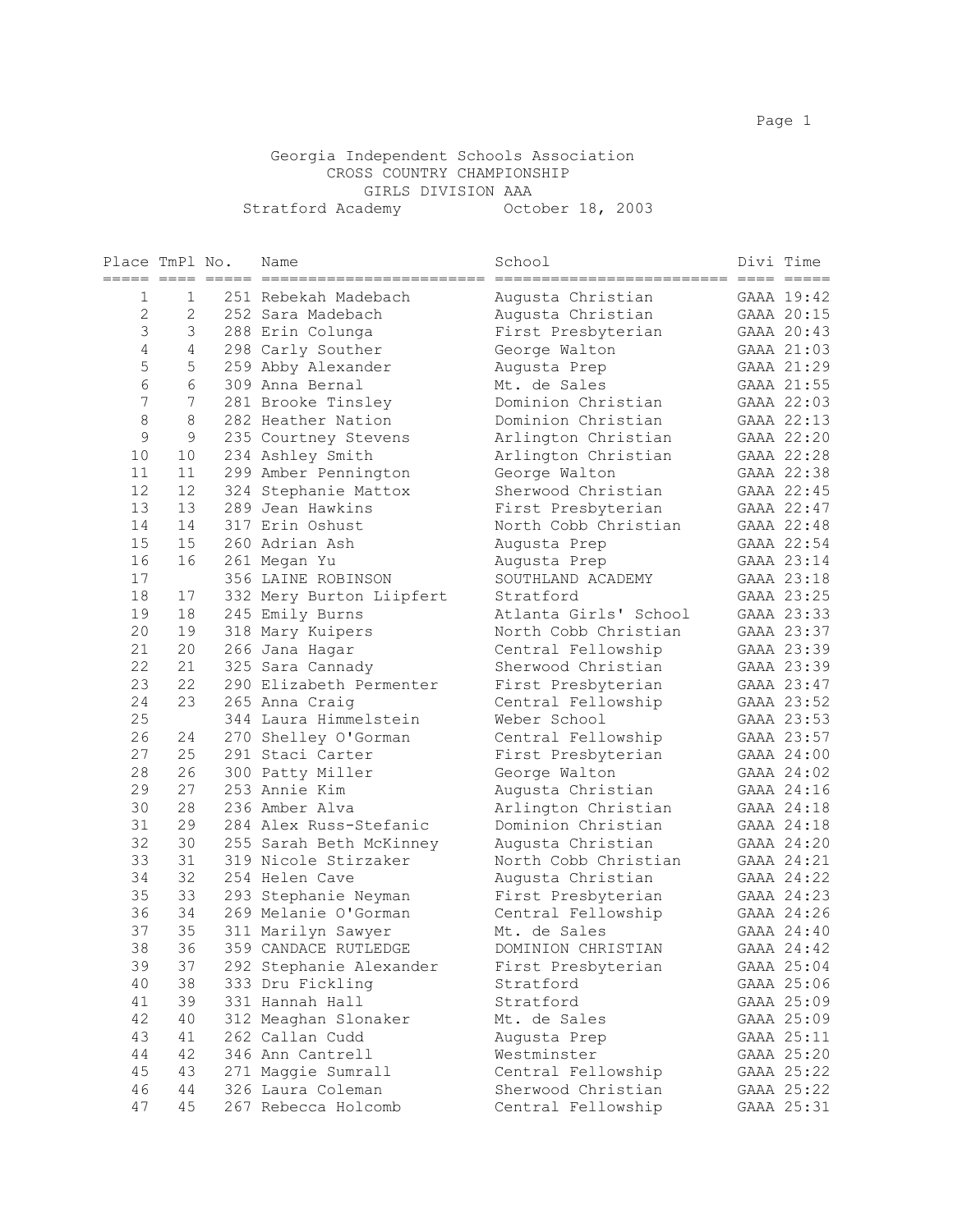| 48. |  | 46 276 Robin Thelen    | Deerfield Windsor  | GAAA 25:33 |
|-----|--|------------------------|--------------------|------------|
|     |  | 49 47 329 Megan Morris | Sherwood Christian | GAAA 25:41 |
| 50  |  | 354 SARAH GARRETT      | SOUTHLAND ACADEMY  | GAAA 25:43 |

Page 2 and 2 and 2 and 2 and 2 and 2 and 2 and 2 and 2 and 2 and 2 and 2 and 2 and 2 and 2 and 2 and 2 and 2 and 2

#### Georgia Independent Schools Association CROSS COUNTRY CHAMPIONSHIP GIRLS DIVISION AAA Stratford Academy October 18, 2003

| Place TmPl No.<br>$=$ ==== $=$ === |    | $------$ | Name<br>---------------- | School<br>_____________________________ | Divi Time  |
|------------------------------------|----|----------|--------------------------|-----------------------------------------|------------|
| 51                                 | 48 |          | 256 Rebecca Surles       | Augusta Christian                       | GAAA 25:51 |
| 52                                 | 49 |          | 335 Maggie Easterlin     | Stratford                               | GAAA 25:54 |
| 53                                 | 50 |          | 314 Clare Stiff          | Mt. de Sales                            | GAAA 25:55 |
| 54                                 | 51 |          | 313 Katherine Snow       | Mt. de Sales                            | GAAA 25:58 |
| 55                                 | 52 |          | 303 Chelsea Dyer         | George Walton                           | GAAA 26:03 |
| 56                                 | 53 |          | 263 Susanna O'Kulla      | Augusta Prep                            | GAAA 26:05 |
| 57                                 | 54 |          | 330 Allison Rogers       | Stratford                               | GAAA 26:08 |
| 58                                 | 55 |          | 277 Tracy Mitchell       | Deerfield Windsor                       | GAAA 26:13 |
| 59                                 | 56 |          | 294 Kathryn Guzzardo     | First Presbyterian                      | GAAA 26:16 |
| 60                                 | 57 |          | 302 Lindsey Smiley       | George Walton                           | GAAA 26:26 |
| 61                                 | 58 |          | 275 Mary Holz            | Deerfield Windsor                       | GAAA 26:31 |
| 62                                 | 59 |          | 287 Caroline Garmon      | Dominion Christian                      | GAAA 26:33 |
| 63                                 | 60 |          | 336 Milly Richardson     | Stratford                               | GAAA 26:37 |
| 64                                 | 61 |          | 274 Katie Lyle           | Deerfield Windsor                       | GAAA 26:39 |
| 65                                 | 62 |          | 273 Keri McCary          | Deerfield Windsor                       | GAAA 26:40 |
| 66                                 | 63 |          | 308 Joanna Akin          | Mt. de Sales                            | GAAA 26:47 |
| 67                                 | 64 |          | 257 Whitney Waters       | Augusta Christian                       | GAAA 26:49 |
| 68                                 | 65 |          | 268 Jaimie Nixon         | Central Fellowship                      | GAAA 26:50 |
| 69                                 | 66 |          | 264 Hailey Woollen       | Augusta Prep                            | GAAA 26:50 |
| 70                                 | 67 |          | 322 Erin Cutlip          | North Cobb Christian                    | GAAA 26:52 |
| 71                                 | 68 |          | 301 Rachel Miller        | George Walton                           | GAAA 26:52 |
| 72                                 | 69 |          | 328 Kathy Baker          | Sherwood Christian                      | GAAA 27:02 |
| 73                                 | 70 |          | 321 Carolyn Ritchey      | North Cobb Christian                    | GAAA 27:04 |
| 74                                 | 71 |          | 347 Alicia Hines         | Westminster                             | GAAA 27:08 |
| 75                                 | 72 |          | 334 Becky Kellum         | Stratford                               | GAAA 27:12 |
| 76                                 | 73 |          | 238 Miriam Oakes         | Arlington Christian                     | GAAA 27:13 |
| 77                                 | 74 |          | 237 Allyson Jones        | Arlington Christian                     | GAAA 27:14 |
| 78                                 | 75 |          | 327 Lacey Foxworth       | Sherwood Christian                      | GAAA 27:16 |
| 79                                 | 76 |          | 320 Christian Sasscer    | North Cobb Christian                    | GAAA 27:16 |
| 80                                 | 77 |          | 285 Sara Meyer           | Dominion Christian                      | GAAA 27:19 |
| 81                                 | 78 |          | 348 Allison Hood         | Westminster                             | GAAA 27:20 |
| 82                                 | 79 |          | 310 Amara Nwosu          | Mt. de Sales                            | GAAA 27:26 |
| 83                                 | 80 |          | 249 Tori Stephenson      | Atlanta Girls' School                   | GAAA 27:32 |
| 84                                 | 81 |          | 286 Christie Gilpin      | Dominion Christian                      | GAAA 27:33 |
| 85                                 | 82 |          | 358 Julia Mitchell       | DEERFIELD WINDSOR                       | GAAA 27:57 |
| 86                                 | 83 |          | 272 Laura Stubbs         | Deerfield Windsor                       | GAAA 27:58 |
| 87                                 | 84 |          | 244 Erica Bledsoe        | Atlanta Girls' School                   | GAAA 29:00 |
| 88                                 | 85 |          | 247 Andrea Kuebbing      | Atlanta Girls' School                   | GAAA 29:01 |